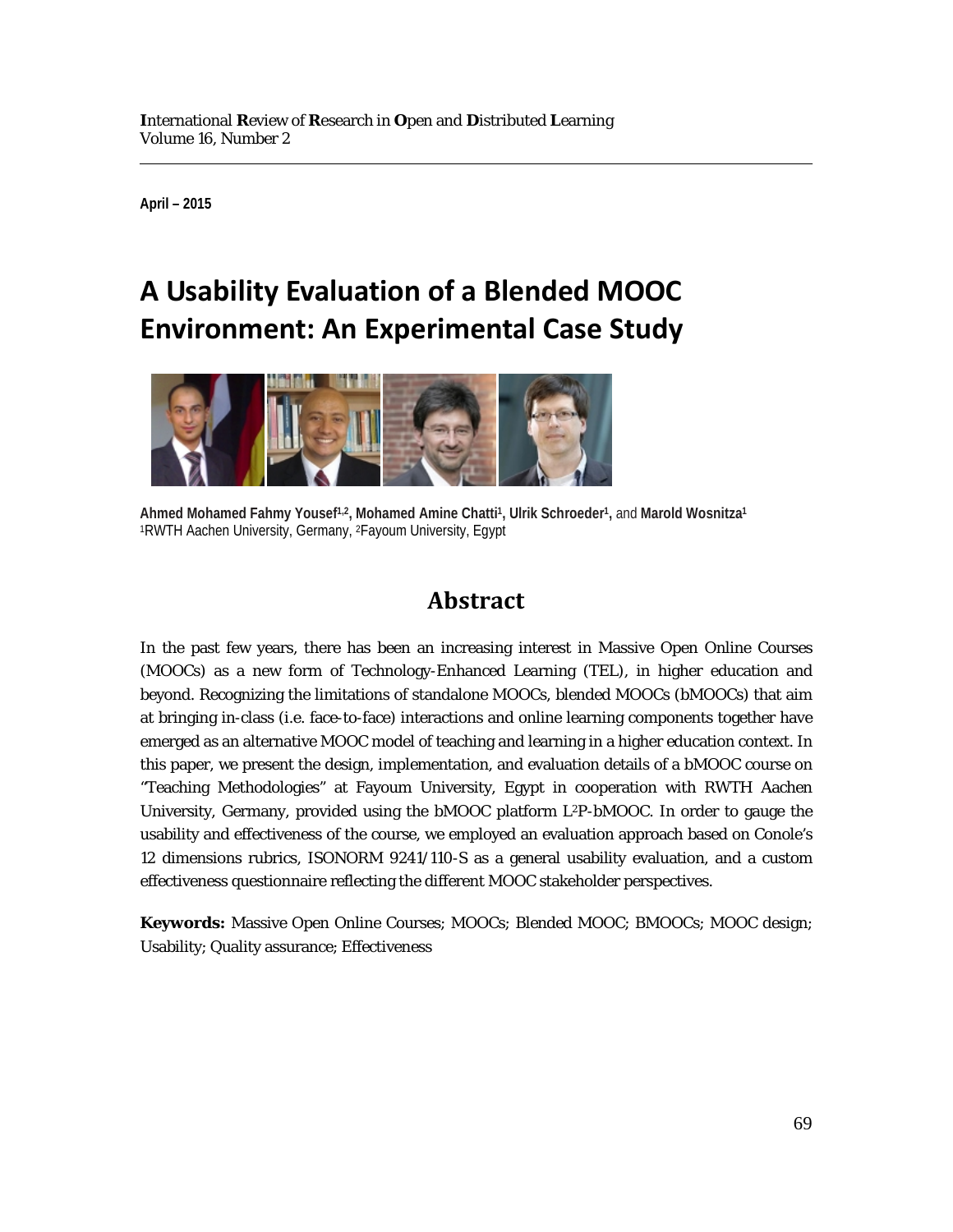### **Introduction**

The emergence of Massive Open Online Courses (MOOCs) as a new Technology Enhanced Learning (TEL) model has the potential to change the existing higher education landscape. MOOCs have the opportunities of opening up learning and offering a wide range of choice in different areas and disciplines for a massive number of participants from anywhere all over the world to attend free online courses without any admission requirements (Liyanagunawardena, Adams, & Williams, 2013). Furthermore, MOOCs support a movement toward a vision of lifelong and on-demand learning for those who are working full time or have taken a break from formal education (Kop, Fournier, & Mak, 2011). Nevertheless, MOOCs suffer from several limitations. Yousef, Chatti, Schroeder, Wosnitza, & Jakobs, (2014a), for instance, provided an extensive review of the MOOC literature and stressed that the initial vision of MOOCs that aims at breaking down obstacles to education for anyone, anywhere and at any time is far away from the reality. In fact, most MOOC implementations so far still follow a top-down, controlled, teacher-centered, and centralized learning model. Attempts to implement bottom-up, student-centered, really open, and distributed forms of MOOCs are the exception rather than the rule. Other limitations of MOOCs include pedagogical problems concerning assessment and feedback (Hill, 2013), the lack of interactivity between learners and the video content (Grünewald, Meinel, Totschnig, & Willems, 2013), as well as high drop-out rates in average of 95% of course participants (Yousef, Chatti, Schroeder, Wosnitza, 2014b). A possible reason for the latter problem is the complexity and diversity of MOOC participants. This diversity is not only related to the cultural and demographic attributes, but it also considers the diverse motives and perspectives when enrolled in MOOCs. Furthermore, a major problem with MOOCs is the ignorance of the importance and benefits of face-to-face communication (Hollands & Tirthali, 2014; Schulmeister, 2014). Bill Gates, for instance, supports the idea of applying MOOCs in a blended-learning approach. He emphasizes the important role of the face-to-face interaction in didactical meta-communication (Young, 2012). These limitations raise some serious concerns on what role MOOCs should play, or how they should fit into the higher education landscape as an alternative mode of teaching and learning and a substantial supplement.

On the way to address these limitations, the new design paradigm of blended MOOCs (bMOOCs) that aim at bringing in-class (i.e. face-to-face) interactions and online learning components together as a blended environment can resolve some of the hurdles facing standalone MOOCs (Bruff, Fisher, McEwen, & Smith, 2013). In fact, the bMOOCs model has the potential to foster student-centered learning, provide effective assessment and feedback, support the interactive design of the video lectures, consider the different patterns of participants in the MOOC, as well as bring the benefits of face-to-face interactions into the MOOC environment. Driven by these opportunities, this paper presents the design, implementation, and evaluation details of a bMOOC course on "Teaching Methodologies" at Fayoum University, Egypt in cooperation with RWTH Aachen University, Germany. The main goals of this study are: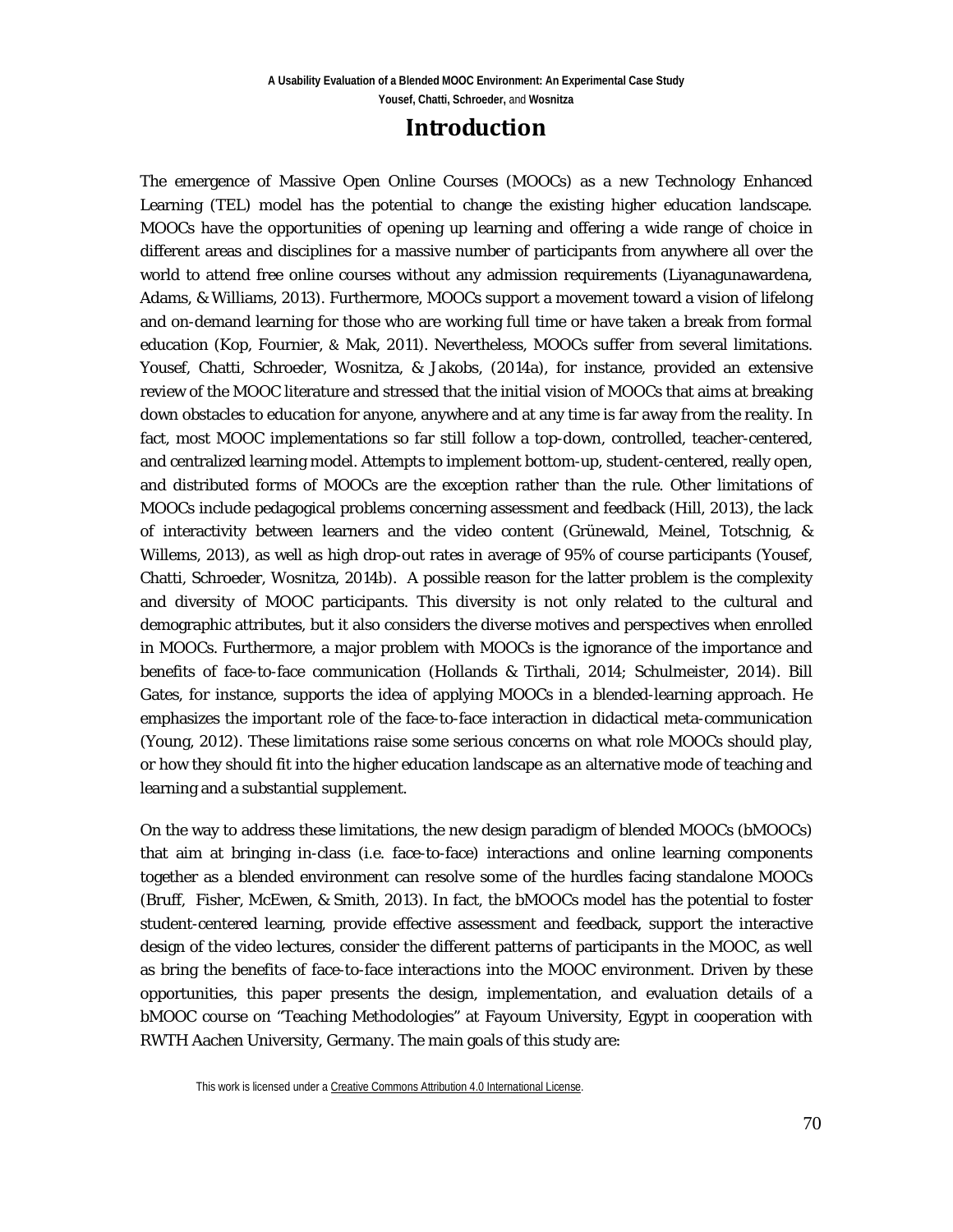- 1. Develop design patterns for effective bMOOC environments.
- 2. Evaluate the developed bMOOC environment in terms of usability and effectiveness.
- 3. Propose recommendations for the enhancement of the bMOOC environment based on the participants' feedback.

## **Blended MOOCs**

MOOC providers have already piloted the bMOOC concept within a higher education context. In particular, San José State University (SJSU) partnered with the Harvard and MIT non-profit MOOCs platform edX in the fall of 2012 to provide a bMOOC pilot experiment based on the "Circuits and Electronics" edX course. 87 SJSU on-campus students watched the MOOC video lectures on their own. Then, they practiced problems as homework. Afterwards, they met the faculty professor during class time to discuss the concepts presented in the video lectures. Meanwhile, they worked on projects in small groups and answered quizzes to check their learning progress. This bMOOC achieved a high success rate with 90% of the students passing the final exam, as compared with 55% in the traditional class of the previous year (Ghadiri, Qayoumi, Junn, Hsu & Sujitparapitaya, 2013). Even though the overall feedback showed positive results, there were some open issues, such as the lack of interaction between students and the video content as well as the lack of integration between the MOOC platform and the campus Learning Management System (LMS). Furthermore, the course was scheduled and led by the faculty professor and the students didn't get the opportunity to engage in a self-organized learning experience. Therefore, they were more involved in the class time activity than the online practice on the edX platform.

bMOOCs are still in the experimentation stage. Different approaches to design and embed bMOOC environments in the higher education landscape have been proposed in the MOOC literature (Bruff et al., 2013; Ghadiri et al., 2013; Ostashewski, & Reid, 2012). These approaches, however, still follow a teacher-centered model. Recognizing the potential of bMOOCs to support new pedagogies such as self-organized and network learning, we focus in this study on learnercentered bMOOCs by providing a bMOOC environment where learners can take an active role in the management of their learning activities.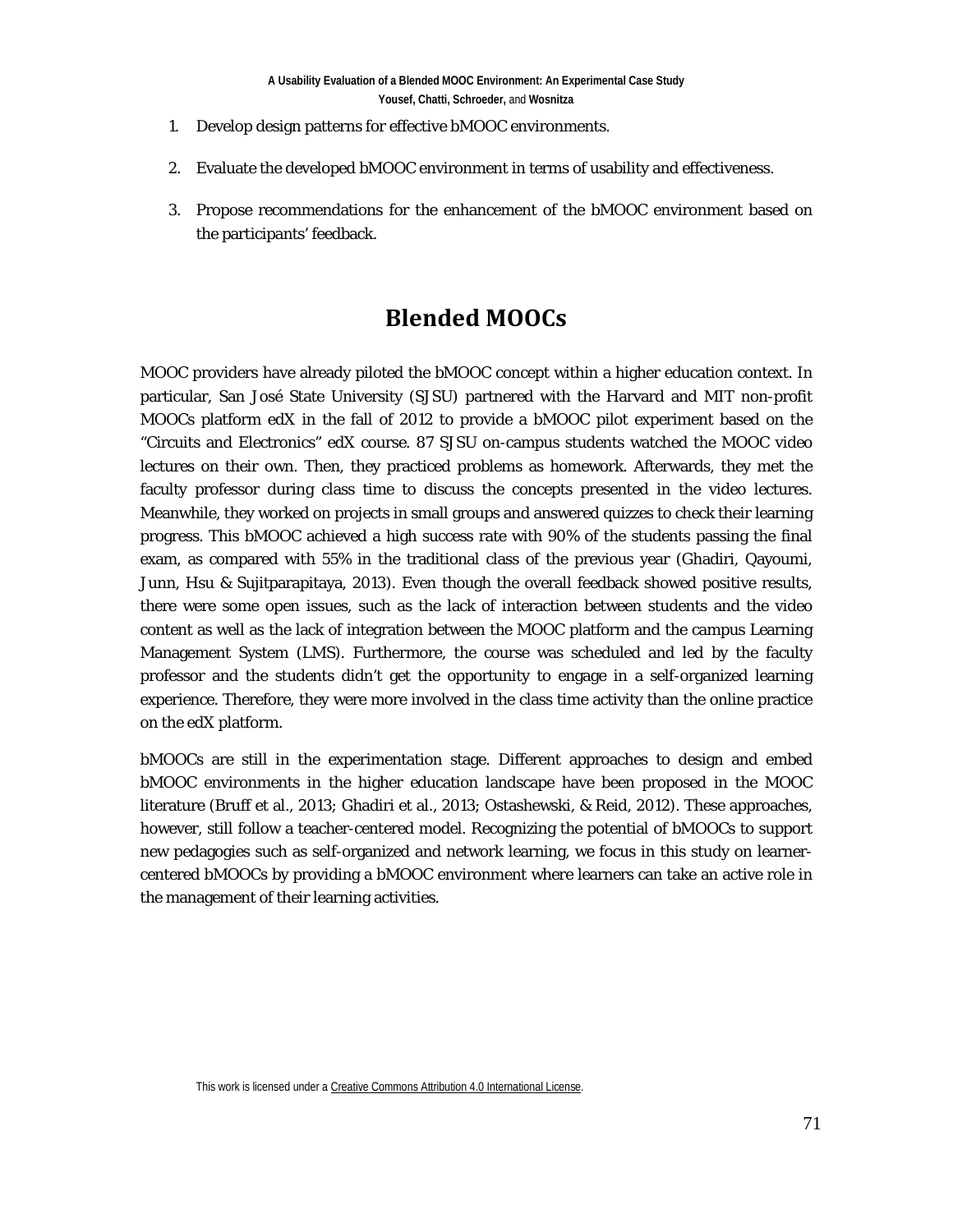## **Blended MOOC Design**

As outlined in the introduction section MOOCs suffer from several limitations, namely following a teacher-centered and centralized learning model, the lack of effective assessment and feedback, the lack of interactivity between learners and the video content, the diversity of MOOC participants, and the absence of face-to-face interaction. In order to address the diversity issue in MOOCs, we analyzed and clustered the interest patterns of MOOCs stakeholders to create a meaningful picture of the MOOC community. Our main finding was a set of eight clusters of MOOC stakeholder perspectives namely, blended learning, flexibility, high quality content, instructional design & learning methodologies, lifelong learning, network learning, openness, and student-centered learning (Yousef, Chatti, Wosnitza, Schroeder, 2015). Table 1 illustrates the degree of support of the eight MOOC stakeholder perspectives in cMOOC, xMOOC, and face-toface learning environments. None of these environments provides a full support for all MOOC stakeholder perspectives.

Table 1

| Clusters                                  | cMOOCs       | <b>xMOOCs</b> | <b>Face-to-Face</b> |
|-------------------------------------------|--------------|---------------|---------------------|
| <b>Blended Learning</b>                   | $\mathbf{v}$ |               |                     |
| $\Gamma$ <sub>ovi</sub> ki $\mathbf{u}_t$ |              |               |                     |

*Stakeholder Perspectives in cMOOC, xMOOC, and Face-To-Face Learning Environments*

| <b>Clusters</b>                                                 | <b>CNIUULS</b> | <b>XMUUUS</b> | race-to-race |
|-----------------------------------------------------------------|----------------|---------------|--------------|
| <b>Blended Learning</b>                                         |                |               | $\vee$       |
| Flexibility                                                     |                |               |              |
| <b>High Quality Content</b>                                     |                |               |              |
| <b>Instructional Design and Learning</b>                        |                |               |              |
| Methodologies                                                   |                |               |              |
| <b>Lifelong Learning</b>                                        |                |               |              |
| <b>Network Learning</b>                                         |                |               |              |
| <b>Openness</b>                                                 |                |               |              |
| <b>Student-Centered Learning</b>                                |                |               |              |
| $\sqrt{\text{Complex}}(\sqrt{\ }$ Partly – Very limited support |                |               |              |

An effective bMOOC that has the potential to take into account the different MOOC stakeholder perspectives can be viewed as the convergence of cMOOC, xMOOC, and face-to-face learning models, as depicted in Figure 1. In fact, cMOOCs support flexibility and openness and provide space for self-organized and networked learning where learners can define their own objectives, present their own view, and collaboratively create and share knowledge. xMOOCs focus on high quality content and follow a clear instructional design approach, where learning objectives are well-defined by teachers through short video lectures, often followed by e-assessment tasks. Faceto-face learning provides a number of benefits including direct feedback, coaching, and scaffolding.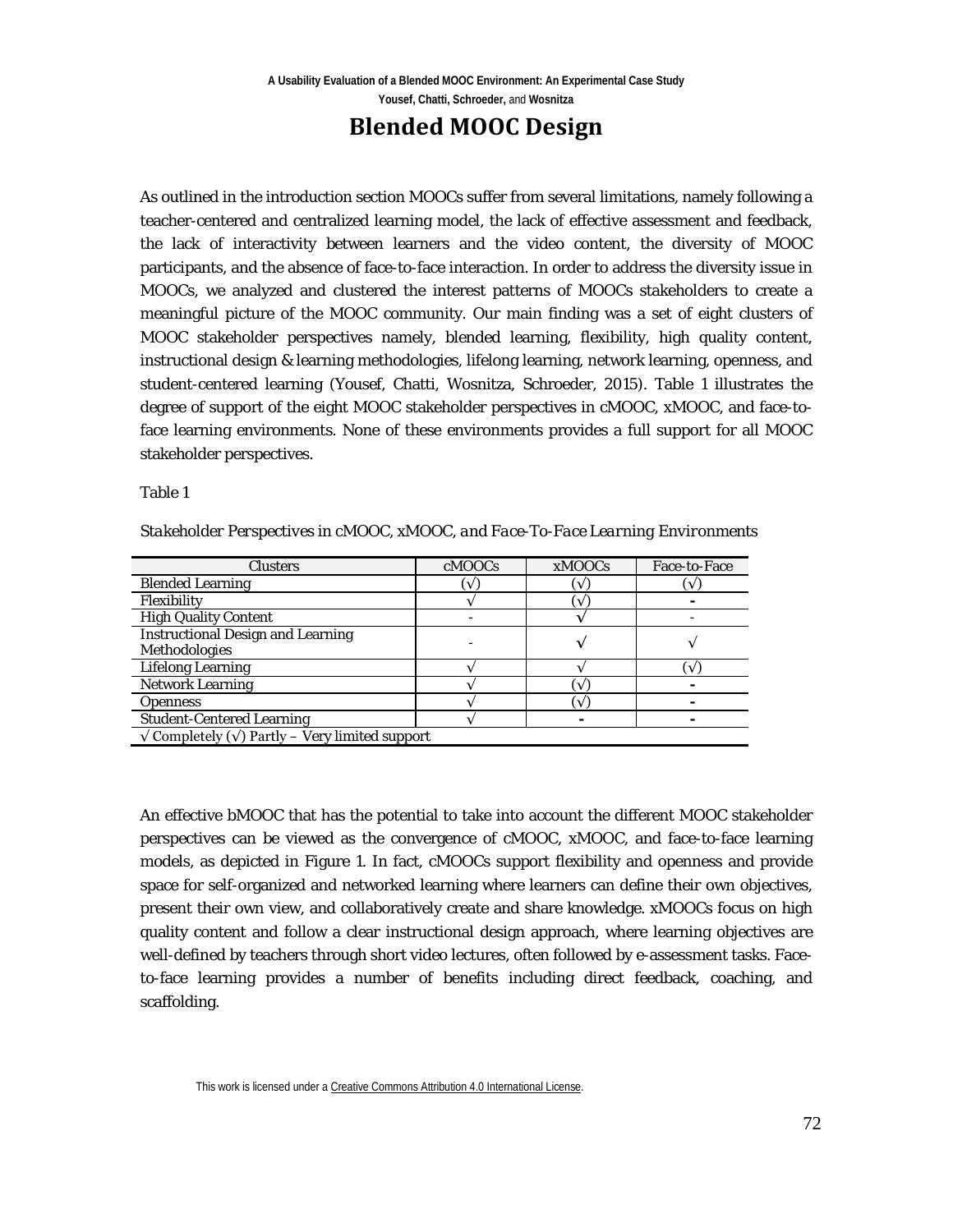

*Figure 1*. bMOOC as the convergence of cMOOC, xMOOC, and face-to-face learning.

## **Blended MOOC Design Criteria**

We conducted a thorough literature review to collect a set of design criteria related to each cluster of MOOC stakeholder perspectives (Yousef et al., 2014a; Yousef, Chatti, Schroeder, 2014c). Furthermore, we conducted a study to collect feedback from different MOOC participants concerning the importance of the collected criteria for each cluster (Yousef et al., 2014b). The highly ranked criteria related to each cluster are summarized in Table 2.

Table 2

*Design Criteria of bMOOCs* 

| <b>Cluster</b>          | Design Criteria                                                                                              | Mean | <b>SD</b> |
|-------------------------|--------------------------------------------------------------------------------------------------------------|------|-----------|
| <b>Blended Learning</b> | MOOCs system should provide coaching and scaffolding at<br>critical times.                                   | 4.50 | 0.68      |
|                         | Using video-conference tools to allow learners from<br>different locations to communicate with the teachers. | 4.28 | 0.84      |
|                         | On-line participants list should be available to help learners<br>to do synchronous discussions.             | 4.13 | 0.93      |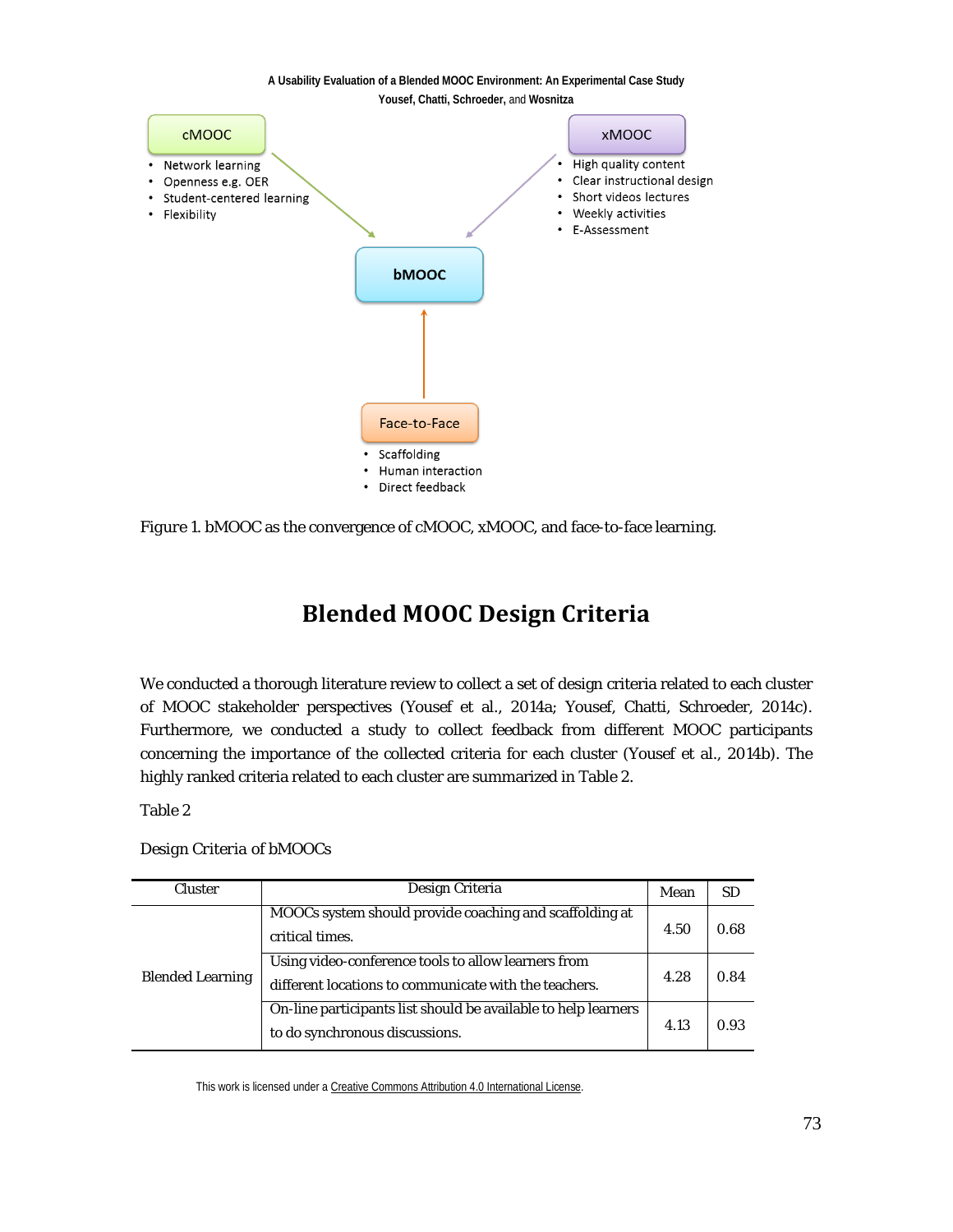| A Usability Evaluation of a Blended MOOC Environment: An Experimental Case Study |
|----------------------------------------------------------------------------------|
| Yousef, Chatti, Schroeder, and Wosnitza                                          |

|                        | Provide at least two different times for learners to           |      |      |
|------------------------|----------------------------------------------------------------|------|------|
|                        | participate in the video-conference discussion.                | 4.06 | 0.95 |
|                        | Control features for video clip where appropriate, for         |      |      |
|                        | example, play, repeat, full screen, slowdown, stop and         | 4.70 | 0.53 |
|                        | pause.                                                         |      |      |
|                        | Write down the video keywords to help learners search for      |      |      |
|                        | related videos.                                                | 4.20 | 0.92 |
| Flexibility            | Provide links to videos encoded for different connection       | 4.30 | 0.84 |
|                        | speed as much as possible.                                     |      |      |
|                        | Provide related videos.                                        | 4.07 | 0.85 |
|                        | Give learners examples that can be understood by everyone      |      |      |
|                        | regardless of the cultural background                          | 4.08 | 0.87 |
|                        | Sound should be clear (even experienced presenters are         |      |      |
|                        | prone to gabble when being recorded).                          | 4.81 | 0.44 |
|                        | The level of detail provided about the subject should meet     |      |      |
|                        | the level of audience for which the resource has been          | 4.52 | 0.68 |
|                        | designed.                                                      |      |      |
|                        | Offer references for facts and information in the video-       |      |      |
| <b>High Quality</b>    | lecture.                                                       | 4.39 | 0.81 |
| Content                | Provide a summary of the video lecture.                        | 4.31 | 0.86 |
|                        | Synchronization of video and lecture note                      | 4.15 | 0.94 |
|                        | Provide a transcript of the video lecture.                     | 4.24 | 0.94 |
|                        | A different color can highlight pieces of information that     |      |      |
|                        | are considered important.                                      | 4.01 | 1.00 |
|                        | Provide integrated assessment within each task.                | 4.12 | 1.05 |
|                        | Use short video clips, No more than 20 minute clips.           | 4.29 | 0.95 |
|                        | Objectives should be clearly defined at the beginning of       |      |      |
|                        | each lecture.                                                  | 4.63 | 0.69 |
|                        | Offer course outline that contains objective, subject list and |      |      |
|                        | time schedule.                                                 | 4.50 | 0.79 |
|                        | Offer the course progress time line in visualization graphs.   | 3.91 | 0.91 |
| Instructional          | Each short video lecture should cover at most three            |      |      |
| Design and<br>Learning | objectives.                                                    | 4.34 | 1.18 |
| Methodologies          | Each quiz should give feedback and/or show the correct         |      |      |
|                        | answers.                                                       | 4.57 | 0.90 |
|                        | Providing quiz - test report for learners to know their        |      |      |
|                        | performance.                                                   | 4.49 | 0.91 |
|                        | Using different types of questions (e.g. short answers,        |      |      |
|                        | essay, matching, multiple choice question and true/false       | 4.44 | 0.79 |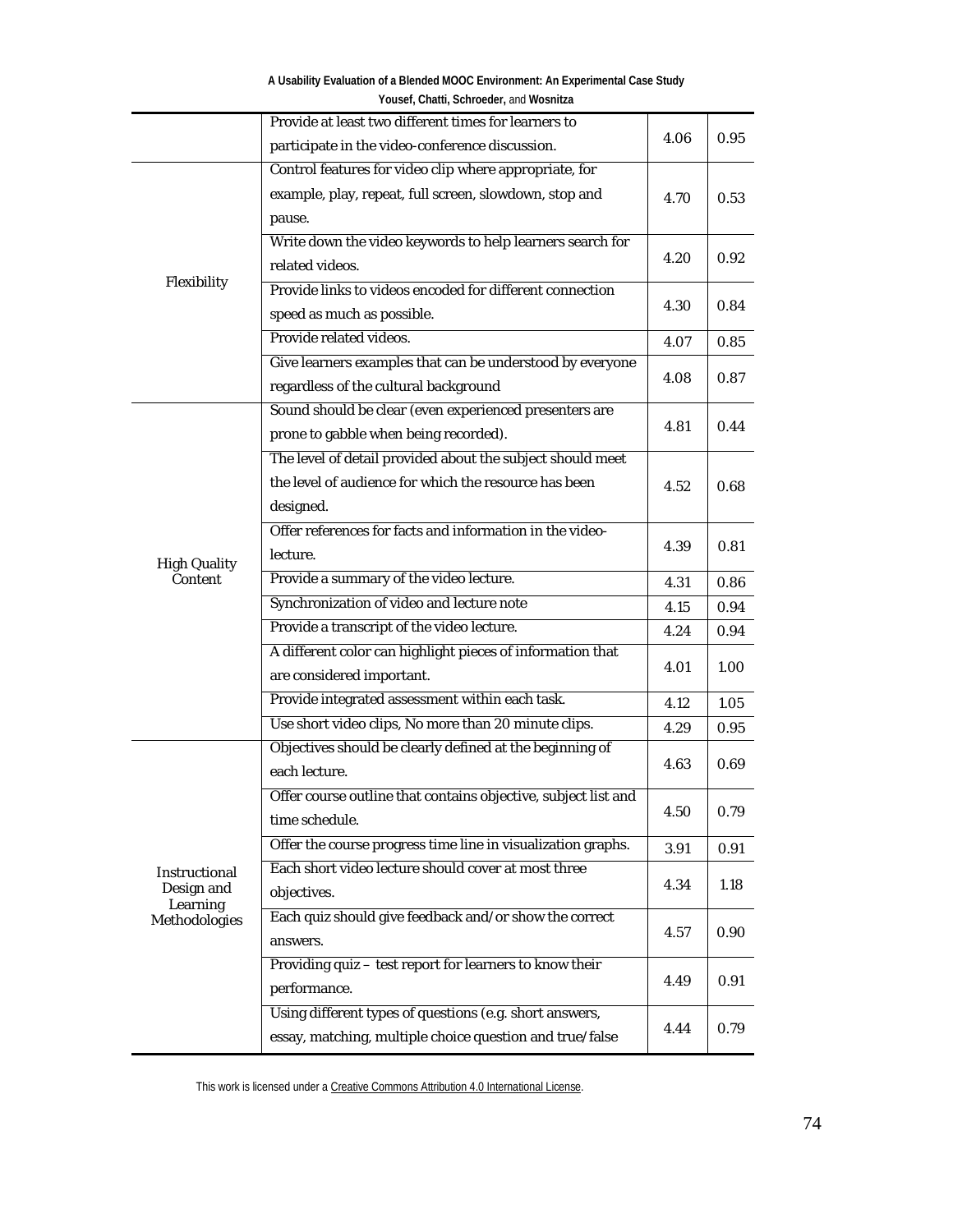|                          | question).                                                  |      |      |
|--------------------------|-------------------------------------------------------------|------|------|
|                          | Using of electronic assessment such as (E-test, short       |      |      |
|                          | quizzes and surveys).                                       | 4.28 | 0.78 |
|                          | Long sentences, which normally contain conditional          |      |      |
|                          | clauses, are difficult to understand. So convert every long | 3.94 | 1.04 |
|                          | sentence into two or more short ones.                       |      |      |
|                          | Starting videos with surprise information to attract the    |      |      |
|                          | learners.                                                   | 3.73 | 1.03 |
|                          | Using English language for MOOCs to meet the wide range     |      |      |
|                          | of learners from different countries and cultures.          | 3.89 | 1.02 |
|                          | Using the international time [UTC] for deadlines and        |      |      |
|                          | calendar.                                                   | 3.80 | 1.11 |
| <b>Lifelong Learning</b> | Offer a subscribe feature to get videos and discussions     |      |      |
|                          | updates.                                                    | 4.14 | 0.88 |
|                          | Video lecture should be tagged / categorized to enable      |      |      |
|                          | easier search.                                              | 4.45 | 0.72 |
|                          | Supporting the collaborative learning among learners.       | 4.52 | 0.78 |
|                          | Provide collaborative discussion tools.                     | 4.50 | 0.69 |
|                          | Provide e-mail notification.                                | 4.43 | 0.84 |
|                          | Offer notification tool for the important news and          |      |      |
| <b>Network Learning</b>  | deadlines.                                                  | 4.41 | 0.79 |
|                          | Provide collaborative video annotation tools.               | 3.93 | 0.92 |
|                          | Video platform should provide ranking tools "like &         |      |      |
|                          | dislike".                                                   | 3.48 | 1.25 |
|                          | Provide a search box function to help learners to find      |      |      |
|                          | different learning materials.                               | 4.51 | 0.76 |
| <b>Openness</b>          | Student can download the video lecture in their own         |      |      |
|                          | devices.                                                    | 4.43 | 0.89 |
|                          | Use social networking tools to share learning materials.    | 3.72 | 1.22 |
|                          | Providing opportunities for learners to become more self-   |      |      |
|                          | organized.                                                  | 4.31 | 0.81 |
| <b>Student-Centered</b>  | Let the learners responsible for obtaining the objectives,  |      |      |
| Learning                 | have a voice in setting them.                               | 3.13 | 1.15 |
|                          | Allow learners to suggest new questions.                    | 3.93 | 1.06 |

**A Usability Evaluation of a Blended MOOC Environment: An Experimental Case Study Yousef, Chatti, Schroeder,** and **Wosnitza**

This work is licensed under [a Creative Commons Attribution 4.0 International License.](http://creativecommons.org/licenses/by/4.0/)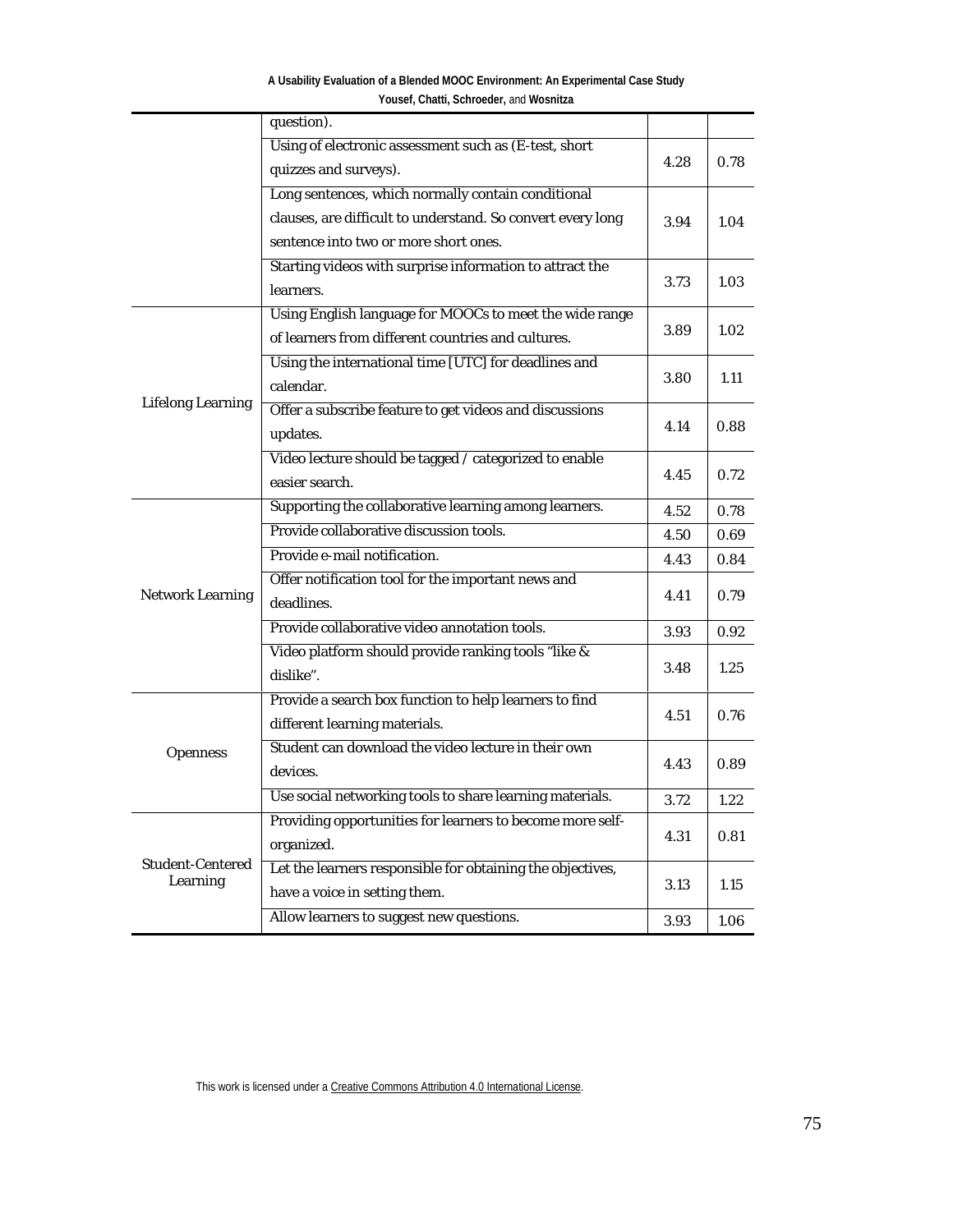## **L2P-bMOOC Implementation**

The design criteria collected in Table 2 have built the basis for the implementation of the  $L^2P$ bMOOC platform on top of the L2P learning management system of RWTH Aachen University, Germany. L2P-bMOOC represents a shift away from traditional MOOC environments where learners are limited to viewing video content passively towards a more dynamic and collaborative one. Learners are no longer limited to watching videos passively and are encouraged to share and create knowledge collaboratively. In L2P-bMOOC, video materials are represented, structured, and collaboratively annotated in a mind-map format.

The workspace of  $L^2P$ -bMOOC consists of an unbound canvas representing the video map structure of the lecture, a course selection section, and a sidebar for new video node addition and editing of video properties as shown in Figure 2. Possible actions on a video node include video annotations, video clipping, social bookmarking, and discussion threads.



*Figure 2.* L2P-bMOOC Workspace.

### **Video Annotations**

The annotation section of video nodes is displayed in a separate layer above the main page and can be opened by clicking the "Annotation icon  $\mathcal{Q}$ " attached to map nodes. It consists of three main blocks: Interactive timeline, list of existing annotations and creation form for new annotations (see Figure 3).

This work is licensed under [a Creative Commons Attribution 4.0 International License.](http://creativecommons.org/licenses/by/4.0/)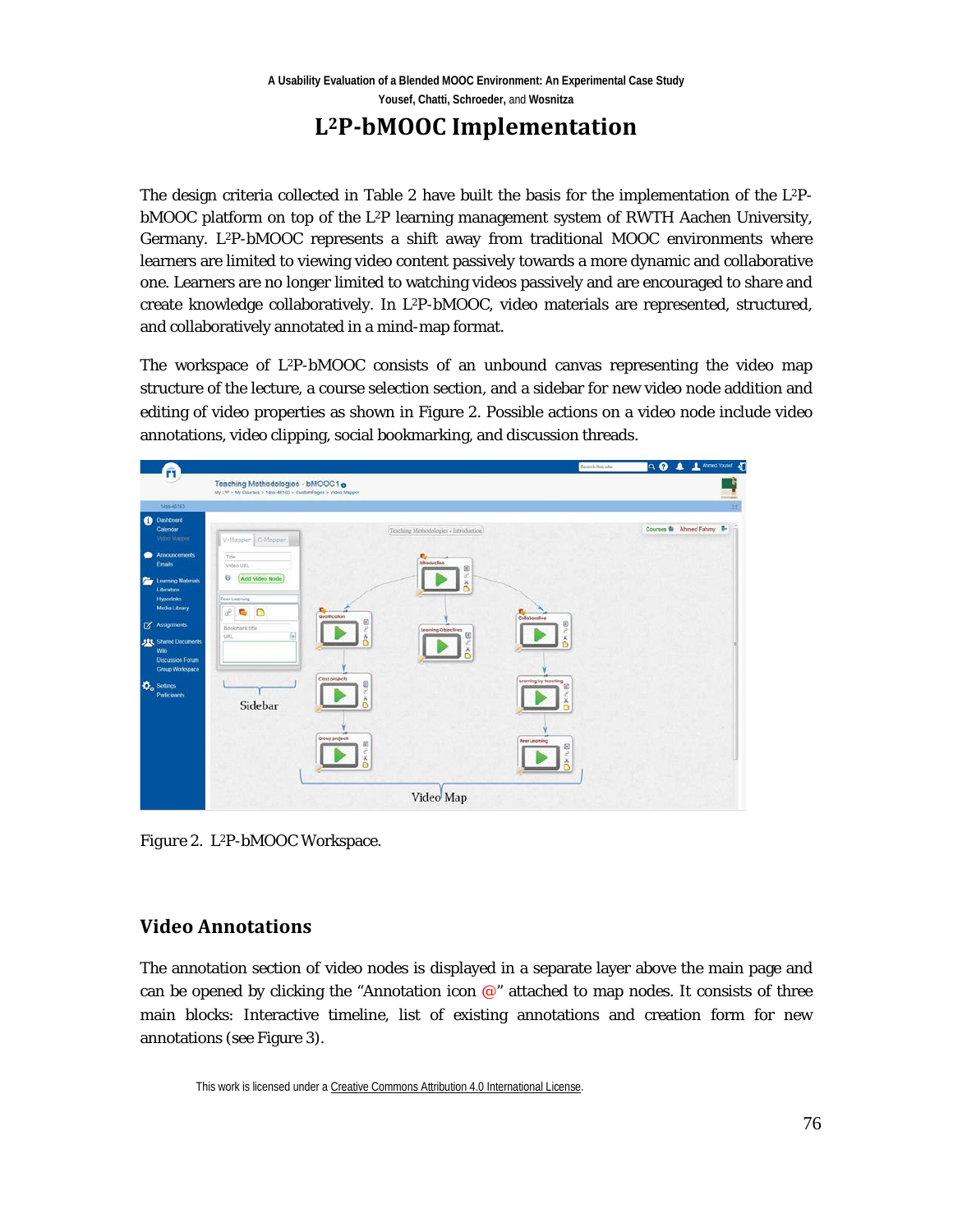|           |           |                                   | New Annotation Text<br>Suggestion<br>Insert Annotation<br>$\blacksquare$<br>Search<br>Filtering<br>&                                                                      |
|-----------|-----------|-----------------------------------|---------------------------------------------------------------------------------------------------------------------------------------------------------------------------|
|           |           |                                   | -Order by-<br>$\alpha$<br>eyword Search<br>۰<br>C<br>9 Annotations                                                                                                        |
|           |           |                                   | <b>商码:</b><br><sup>6</sup> 00:03:58 posted by Alice at 13:27 11/11/2013<br>et magnis dis parturient montes, nascetur ridiculus mus:)<br>Alice<br>andf andfa<br>Commercial |
|           |           | 04:01/12:27 19 D . 4<br>" dolor s | P92<br>7.00:05:11 posted by Bob at 16:35 10/11/2013<br>et magnis dis parturient montes, nascetur ridiculus mus.)                                                          |
|           |           | ? andf as                         | Andrew                                                                                                                                                                    |
| Lorem i   | t et magn | ? hhhhh f                         | Etian ultricies nisi vel augue. Curabitur ullancorper ultricies nisi.                                                                                                     |
| t asdf as | totally   | ? Etiam u                         | Nam eget dui. Etiam rhoncus. Maecenas tempus, tellus eget<br>condimentum rhonous.                                                                                         |
|           |           |                                   | Commercial                                                                                                                                                                |

Interactive Timeline

*Figure 3.* L2P-bMOOC Video Annotation Panel.

The interactive timeline visualizing all annotations is located right under the video and is synchronized with the list of complete annotations. By selecting timeline items, users can watch the video directly starting from the part to which the annotation points to. The timeline range corresponds to video duration and can be freely moved and zoomed into. Timeline items also include small icons that help to distinguish three annotation types: Suggestion, Question and Marked Important. Moreover, learners can adjust their own learning processes according to their points of interest and discuss with text or attaching links of relevant materials and discussion threads. Learners can also, insert new annotations while the video is in play mode at the current playback position. Furthermore, if learners believe the annotation contains an interesting or important note they have the option to "Like" it and later filtering items based on the number of likes. The "Trash" icon situated on top right corner of annotations is used to remove it. However, each item can be deleted only by its author.

### **Search and Sort Functionalities**

Due to the long list of existing annotations in MOOC context, learners can perform searching and sorting actions. By entering a specific keyword, user name or annotation type, users can search for items in the list and a set of matching items will be drawn along with an updated interactive timeline. Sorting can be done based on date, time on video, rating or number of replies each annotation received.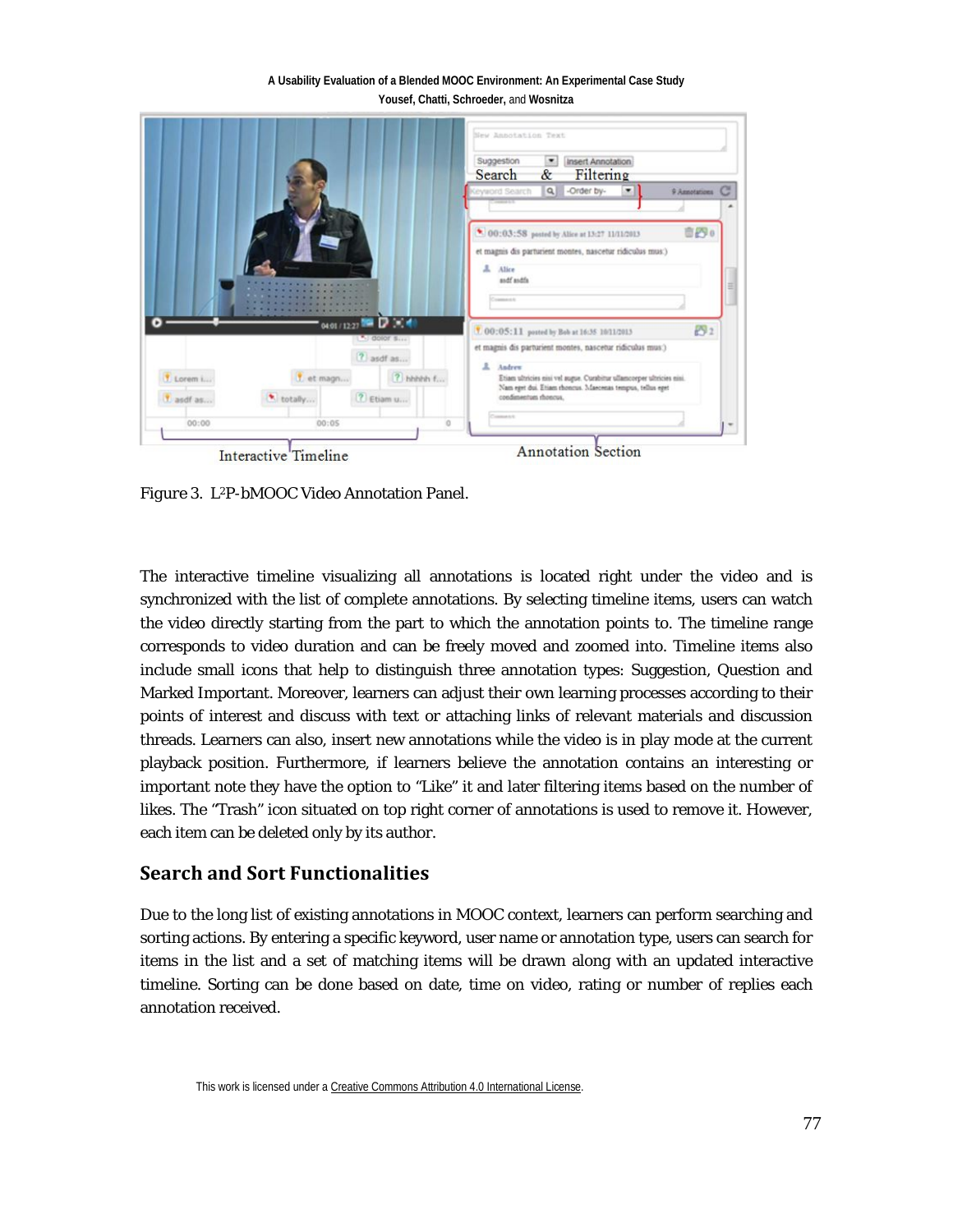### **Video Clipping**

In order to respond to the learners' interest in a specific section of the video lecture, L2P-bMOOC provides a clipping option that creates a new node representing a specific segment of the video. Clipping videos is supported for both complete and already clipped videos. In addition, these clipping videos can be accessed and annotated by all course participants.

### **Bookmarks and Discussion Threads**

The options of attaching links of relevant materials and discussion threads are applicable for the original video lecture as well as the video nodes. Bookmarks represent online resources that can be added by all course participants and ordered based on their rating. They can be displayed in a separate JQuery Light box appearing on top of the application page. In contrast to annotations, discussion threads do not refer to any specific time in the video and may be used by course participants to discuss questions or suggestions relating to the general concept that the video node represents.

## **Evaluation and Discussion**

In this study, we used the L2P-bMOOC platform to offer a bMOOC on "Teaching Methodologies" at Fayoum University, Egypt in co-operation with RWTH Aachen University, Germany. We conducted a thorough evaluation of this bMOOC to gauge its usability and effectiveness. To achieve this, a user study was performed with the aim to gather quantitative and qualitative data from participants' experience in this course.

### **Evaluation Methodology**

We employed an evaluation approach based on Conole's 12 dimensions rubrics, ISONORM 9241/110-S as a general usability evaluation, and a custom effectiveness questionnaire reflecting the different MOOC stakeholder perspectives.

### **Conole's 12 Dimensions Rubrics**

Gráinne Conole developed a new classification for MOOCs as part of the EFQUEL MOOC Quality Project (Conole, 2013). Conole's evaluation rubric consists of the 12 dimensions, namely, level of openness, degree of massiveness, the amount of use of multimedia, the use of communication tools, the degree of collaborative learning, the type of learner pathway (i.e. learner-centered learning against teacher-centered learning), quality assurance, amount of reflection, assessment strategies, learning model (i.e. formal and informal), autonomy, and diversity (Conole, 2013). We evaluated the bMOOC against these 12 dimensions by following a three levels scale (i.e. low, medium, high), as shown in Figure 4.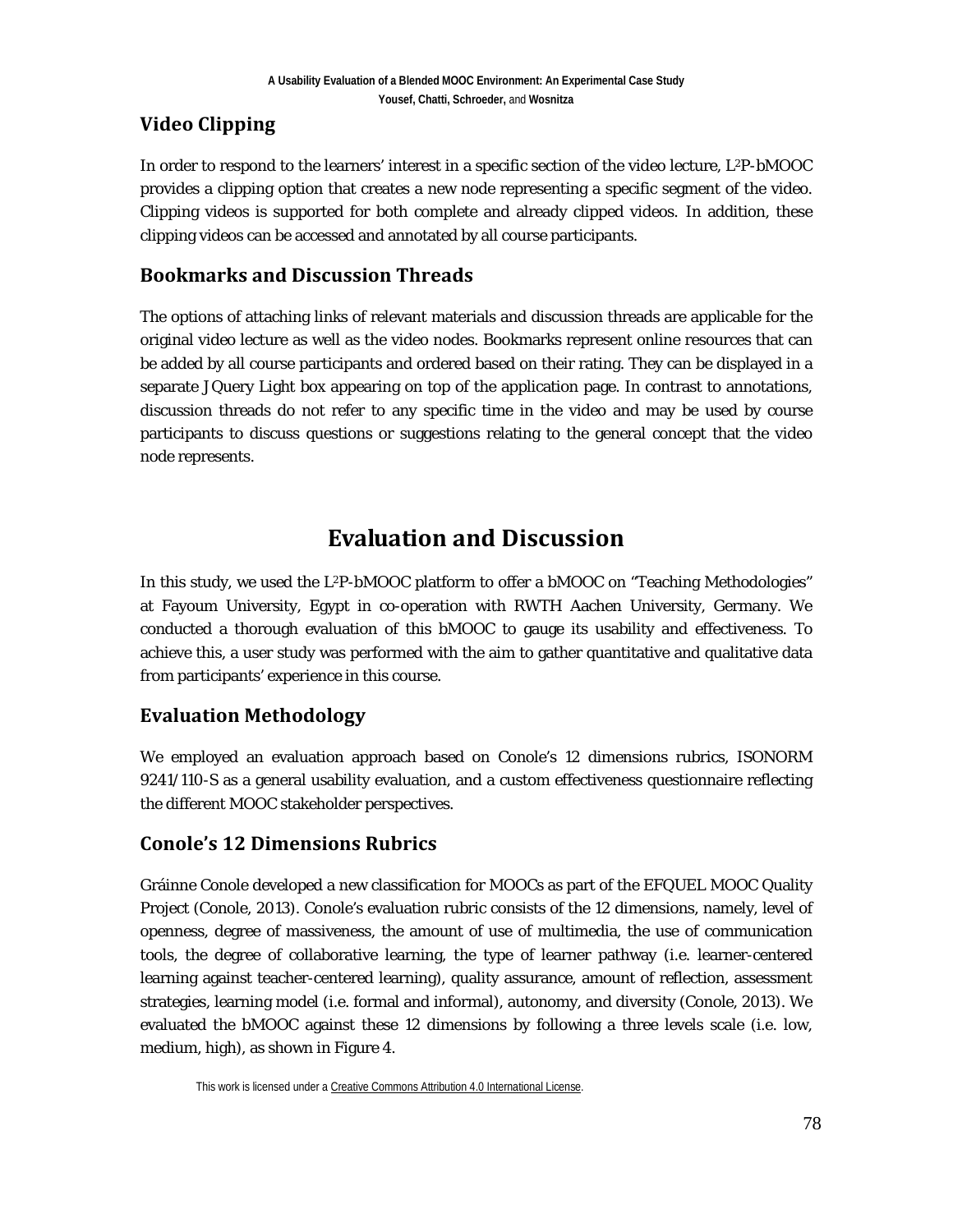

**A Usability Evaluation of a Blended MOOC Environment: An Experimental Case Study Yousef, Chatti, Schroeder,** and **Wosnitza**

*Figure 4*. Evaluation of the bMOOC based on Conole's 12 Dimensions Rubrics.

The evaluation above shows the main characteristics of the "Teaching Methodologies" bMOOC. The course was offered through the L<sup>2</sup>P-bMOOC platform hosted at RWTH Aachen University. It took place during the summer semester 2014 with duration of eight weeks. It was offered both formally to students from Fayoum University and informally with open enrollment to anybody who is interested in teaching methodologies. The teaching staff is composed of one professor and one assistant researcher from Fayoum University as well as one assistant researcher from RWTH Aachen University. A total of 128 participants completed this course. 93 are formal participants who took the course to earn credits from Fayoum University. These participants were required to complete the course and obtain positive grading of assignments. The rest were informal participants who didn't attend the face-to-face sessions. They have undertaken the learning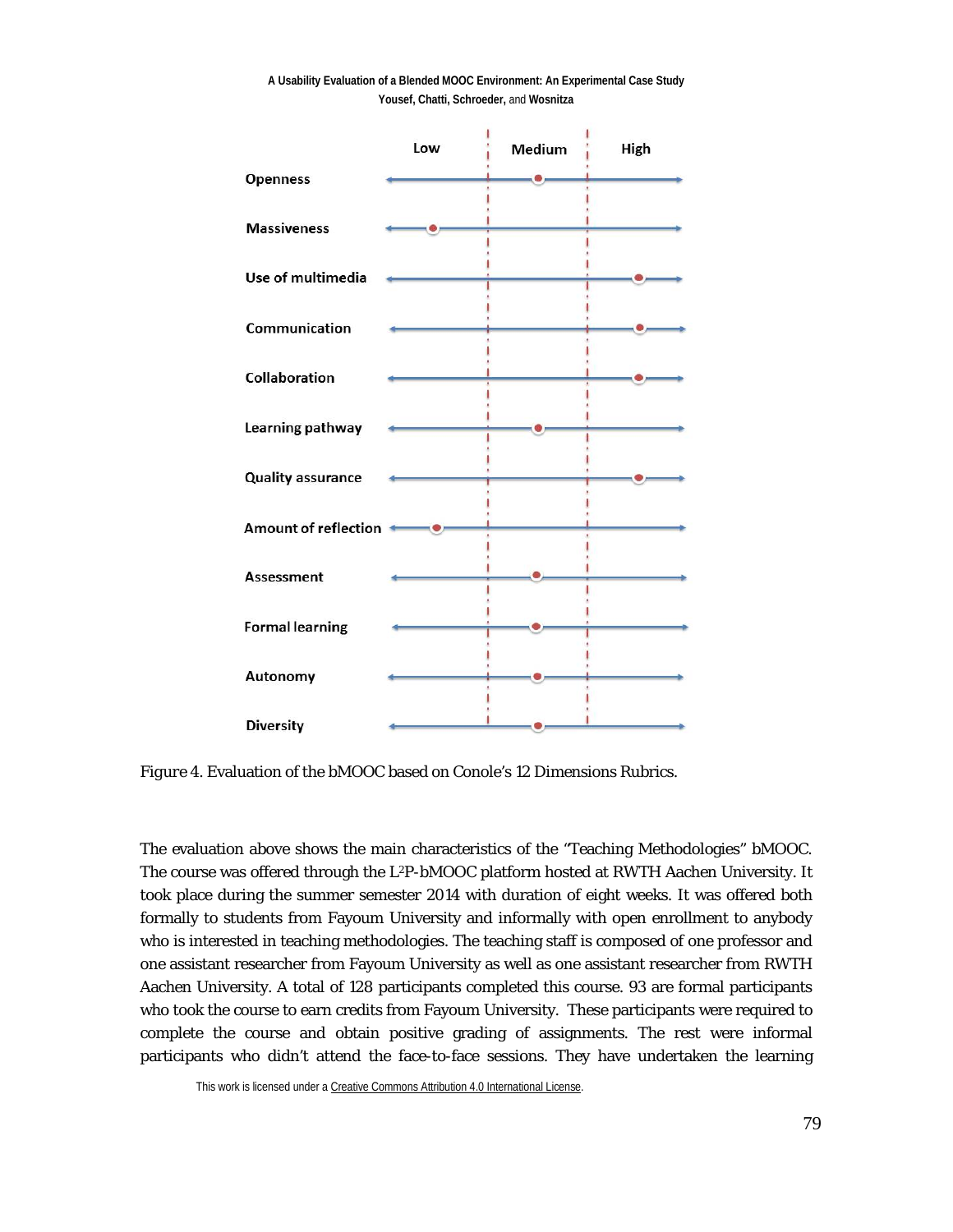activities at their own pace without receiving any credits. The teaching staff provided 6 video lectures and the course participants have added 27 related videos. This course was taught in English and participants were encouraged to self-organize their learning environments, present their own ideas, collaboratively create video maps of the lectures, and share knowledge through social bookmarking, annotations, forums, and discussion threads.

### **General Usability Evaluation (ISONORM 9241/110-S)**

The ISONORM 9241/110-S questionnaire was designed based upon the International Standard ISO 9241, Part 110 (Prümper, 1997). We used this questionnaire as a general usability evaluation for the L2P-bMOOC platform. It consists of 21 questions classified into seven main categories. Participants were asked to respond to each question scaling from (7) a positive exclamation and its mirroring negative counterpart (1). The questionnaire comes with an evaluation framework that computes several aspects of usability to a single score between 21 and 147. A total of 50 questionnaires were completed. The table below illustrates the summary of the ISONORM 9241/110-S usability evaluation.

Table 3

| Factor                            | Aspect                     | Mean            | <b>Sum</b> |
|-----------------------------------|----------------------------|-----------------|------------|
|                                   | Integrity                  | 4.8             |            |
| Suitability for tasks             | <b>Streamlining</b>        | 5.1             | 14.4       |
|                                   | <b>Fitting</b>             | 4.5             |            |
|                                   | <b>Information content</b> | 4.9             |            |
| Self- descriptiveness             | <b>Potential support</b>   | 4.8             | 14.5       |
|                                   | <b>Automatic support</b>   | 4.8             |            |
|                                   | <b>Layout conformity</b>   | 5               |            |
| Conformity with user expectations | Transparency               | 4.8             | 14.5       |
|                                   | Operation conformity       | 4.7             |            |
|                                   | Learnability               | 5.2             |            |
| Suitability for learning          | <b>Visibility</b>          | 4.4             | 13.9       |
|                                   | Deducibility               | 4.3             |            |
|                                   | Flexibility                | 4.9             |            |
| Controllability                   | Changeability              | 4.5             | 13.9       |
|                                   | Continuity                 | 4.5             |            |
|                                   | Comprehensibility          | 2.4             |            |
| Error tolerance                   | Correct ability            | 2.5             | 7.4        |
|                                   | <b>Correction support</b>  | 2.5             |            |
|                                   | Extensibility              | 4.8             |            |
| Suitability for individualization | Personalization            | $5\overline{)}$ | 14.7       |
|                                   | Flexibility                | 4.9             |            |
| <b>ISONORM</b> score              |                            |                 | 93.3       |

#### *ISONORM 9241/110-S Evaluation Matrix (N= 50)*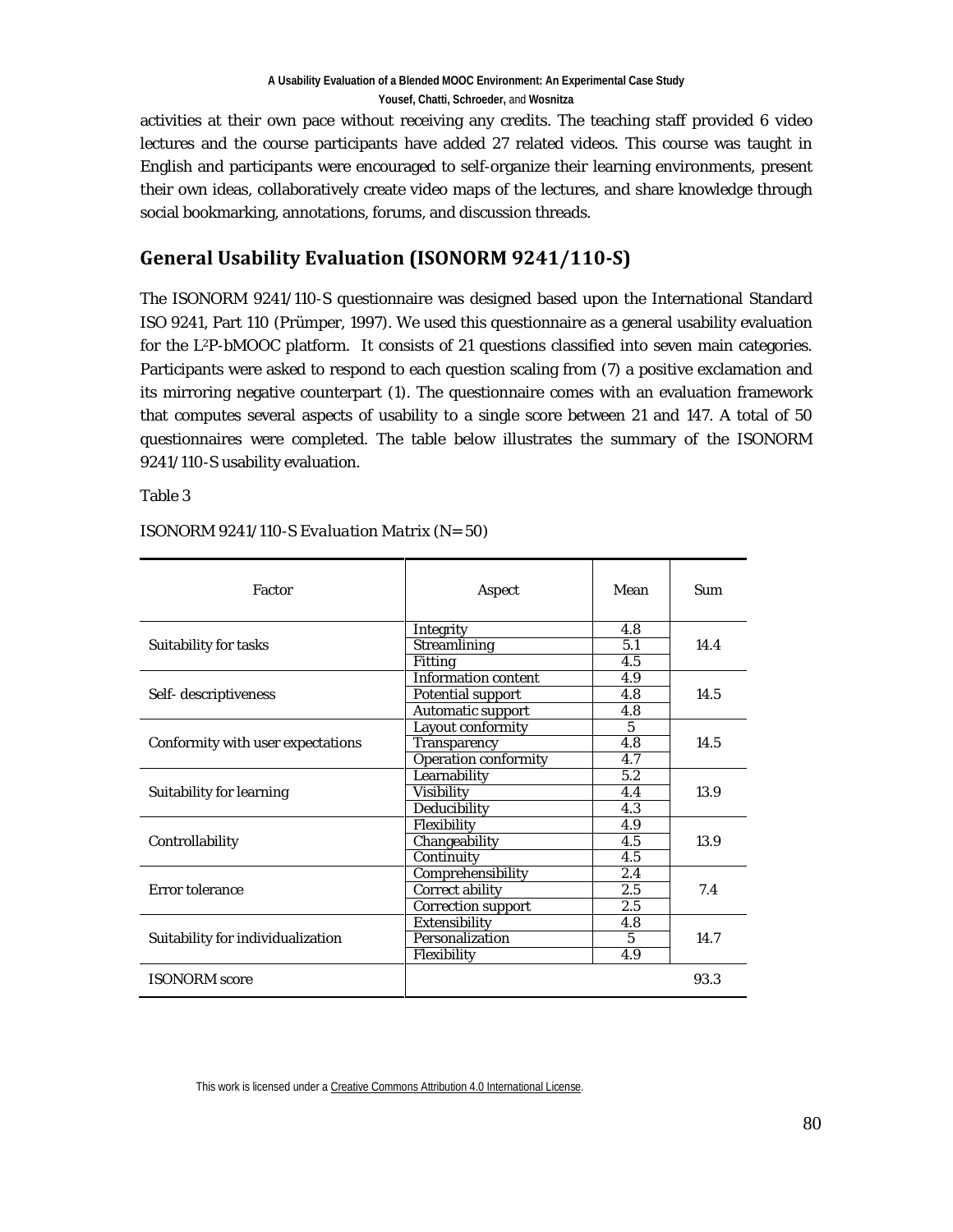The majority of respondents were in the 18-24 age range. Female respondents formed the majority (90%). Participants have a high level of educational attainment: 70% of participants are Bachelor students at Fayoum University and 30% have a Bachelor's degree or higher. They also have an experience with TEL courses. Nearly 75% reported that they attended more than two TEL courses.

The overall ISONORM 9241/110-S score from the questionnaires was 93.3, which translates to "Everything is all right! Currently there is no reason to make changes to the software in regards of usability" (Prümper, 1997). In particular, suitability for individualization category was rated the best. This indicates that the participants had no issues with the adaptation of the bMOOC environment to fit their needs and preferences. One unanticipated finding was that the error tolerance category was rated the worst with a sum of 7.4, which indicates that participants had some issues in handling the system errors.

In general, the ISONORM 9241/110-S evaluation results reflect a user satisfaction with the usability of the L2P-bMOOC platform. There is, however, still room for further improvement, especially in the error tolerance category. A possible enhancement of L2P-bMOOC would be to add a help guide (e.g. FAQs and system entry errors) as well as a video tutorial explaining the different features of the platform to ensure a better learning experience.

### **Effectiveness Evaluation**

As stated above, learners have different goals when participating in MOOCs. The result of our study on diversity in MOOCs was a set of eight clusters of MOOC stakeholder perspectives. These include blended learning, flexibility, high quality content, instructional design & learning methodology, lifelong learning, network learning, openness, and student-centered learning (Yousef et al., 2015). The effectiveness evaluation in this paper aims at assessing whether these goals have been met in the offered bMOOC.

There have been several attempts to evaluate the effectiveness of MOOCs. However, most of these studies only focus on a particular aspect of MOOCs. For instance, from a pedagogical perspective, Fini (2009) and Siemens (2013) focused on the effectiveness of cMOOCs for enhancing learning in the digital age. McAuley, Stewart, Siemens, & Cormier (2010) as well as Ostashewski and Reid (2012) focused on the effectiveness of the MOOC design, from a technical perspective. Our study aims at a comprehensive evaluation of MOOCs from different perspectives. We applied a multilevel effectiveness evaluation of the bMOOC that considers the different patterns of MOOC stakeholder perspectives. We designed a questionnaire to gauge whether the different goals of the bMOOC participants have been achieved, as shown from Table 3 to Table 10. The content of this questionnaire is based on relevant literature (Shee & Wang, 2008; Chang, 1999; Tobin, 1998). A 5-point Likert scale was used from (1) strongly disagree to (5) strongly agree.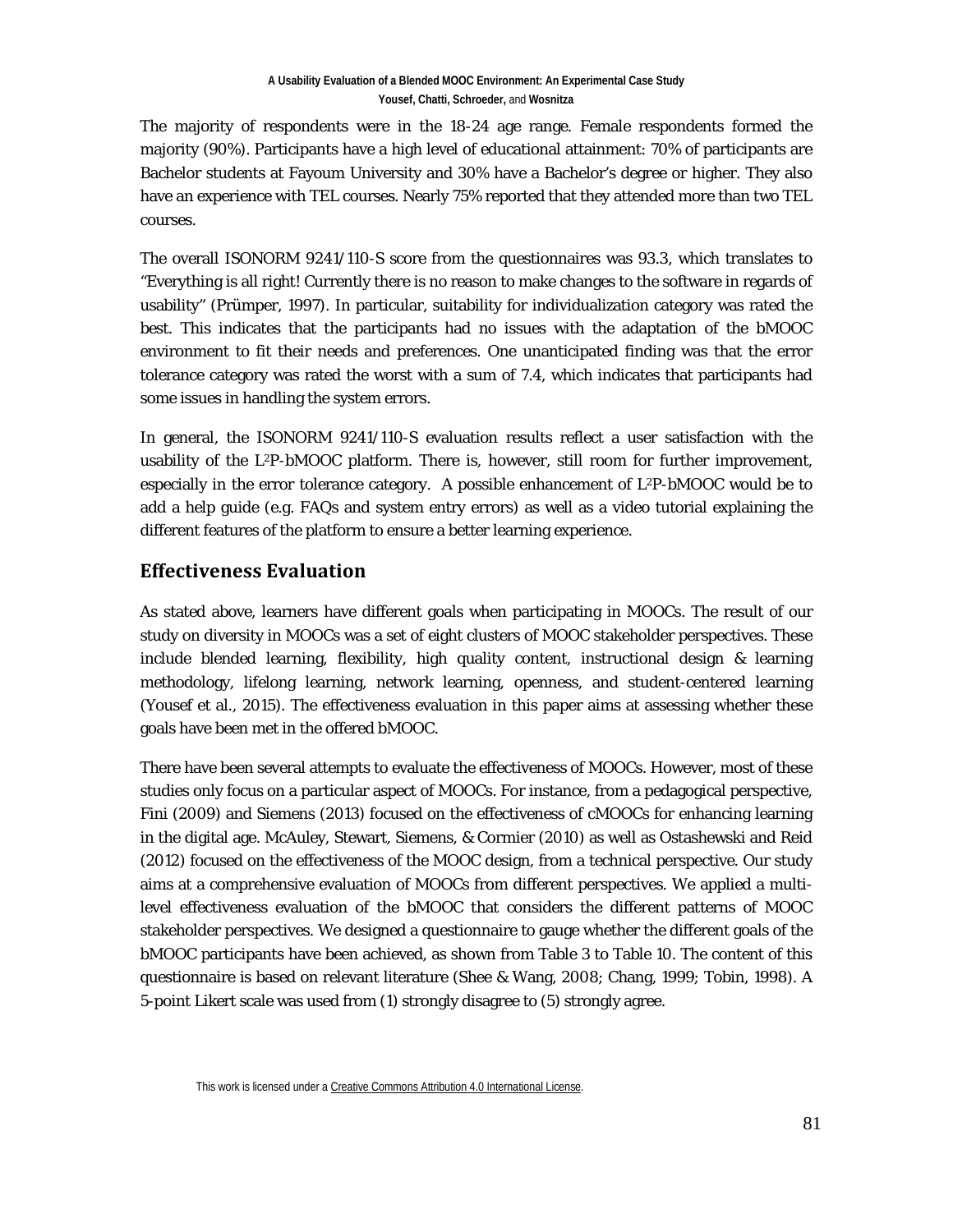We defined a set of questions for each cluster. In order to ensure the relevance of these questions, we sent this questionnaire to a small panel of 5 learners as well as 5 learning technologies experts. They were asked for their opinions and suggestions for revising the questionnaire. Their feedback included a refinement of some questions and shifting questions to other clusters. The revised questionnaire was then given to the bMOOC participants. The following sections present the results of the effectiveness evaluation of the bMOOC.

### **Internal Course Diversity**

We started our questionnaire by asking participants about the purpose of their participation in the Teaching Methodologies bMOOC, based on the eight clusters of MOOC stakeholder perspectives outlined above. The participants had the possibility to select more than one answer. Figure 5 shows the summary of their responses. The results reflect diversity in the participants' perspectives.



*Figure 5.* What is the purpose of your participation in this course? (N= 50)

### **Blended Learning**

The design of blended learning environments bringing together face-to-face and online learning can be a flexible and effective model to enhance classroom learning and to improve relationships with teachers and peers (Bruff et al., 2013). The course participants were asked to watch the lecture videos online and use the L2P-bMOOC platform to collaboratively annotate and discuss the lecture content. The face-to-face sessions are then used to elaborate more on the concepts presented in the video lecture, discuss practical aspects of the course, and provide direct feedback to the group projects.

Table 4 lists the five evaluation items of the blended learning category. The agreeability mean of the respondents is quite high at 4.4. Item 2 "Bringing together face-to-face and online learning increases my motivation to share and discover new ideas" obtained the highest mean score of 4.5,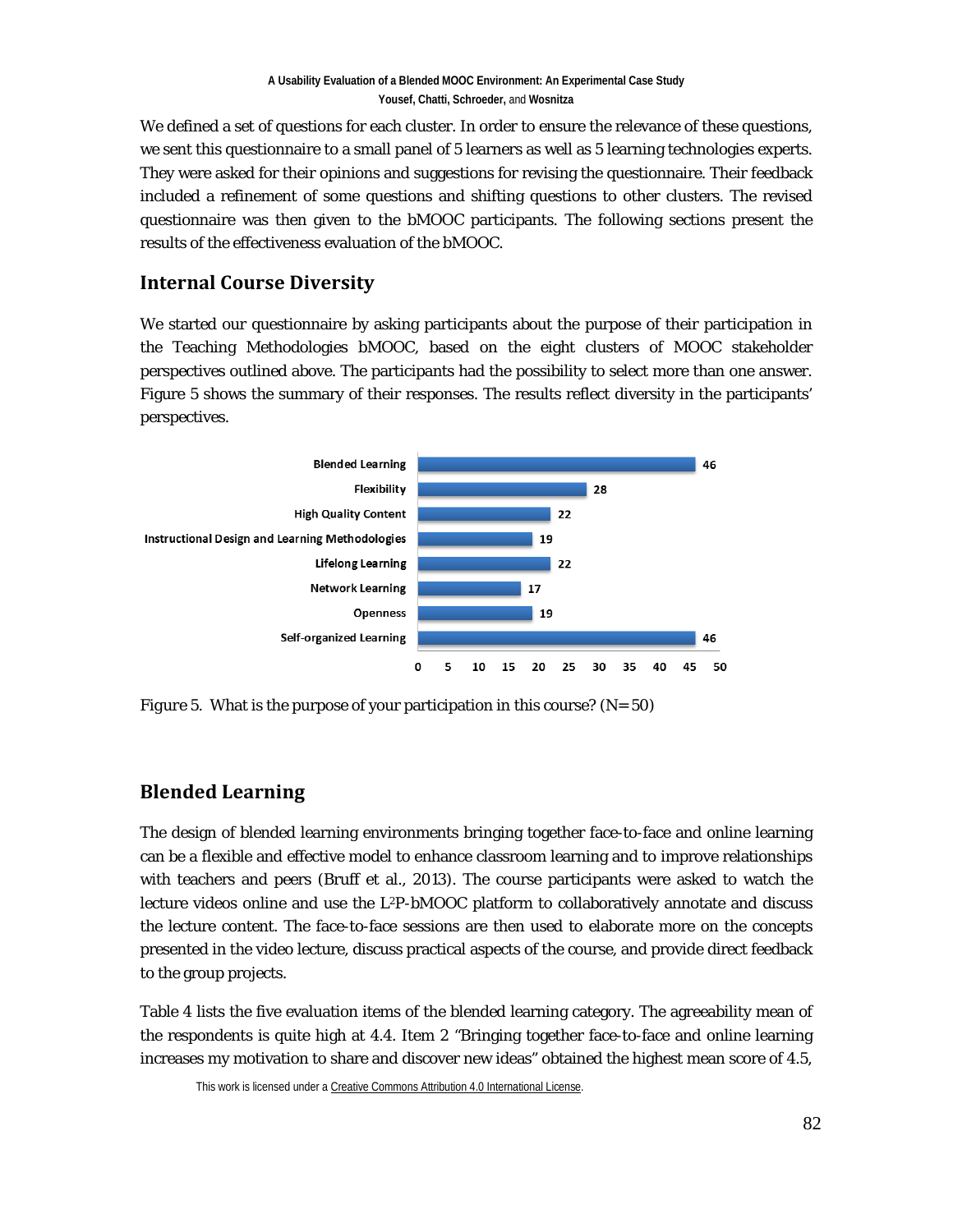which indicates that the bMOOC increased the course participants' motivation. The participants reported that the permanent coaching and scaffolding provided by the teachers, as well as the continuous direct feedback from other course participants had positive impact on their motivation in the course. Moreover, the face-to-face interactions with participants with diverse backgrounds and interests increased their engagement and trust. This reveals the importance of the human factor in bMOOCs. This is consistent with the findings of Bruff et al. (2013) who pointed out that bMOOCs can improve the learning outcome, because participants in bMOOCs can benefit from the opportunities for independent learning, increased engagement and motivation, and flexibility of bMOOCs.

#### Table 4

| N <sub>0</sub>   | <b>Blended Learning</b>                                                                                        |     |           |  |  |
|------------------|----------------------------------------------------------------------------------------------------------------|-----|-----------|--|--|
|                  | <b>Evaluation Item</b>                                                                                         | М   | <b>SD</b> |  |  |
| $\mathbf{1}$     | Bringing together face-to-face and online learning helps me to<br>improve my academic achievements outcome.    | 4.3 | 0.74      |  |  |
| $\boldsymbol{2}$ | Bringing together face-to-face and online learning increases my<br>motivation to share and discover new ideas. | 4.5 | 0.76      |  |  |
| 3                | Bringing together face-to-face and online learning enables me to<br>accomplish tasks more quickly.             | 4.4 | 0.73      |  |  |
| $\overline{4}$   | Blended learning approach can be used to supplement traditional<br>classroom approach.                         | 4.4 | 0.70      |  |  |
| 5                | I felt a sense of satisfaction about this blended learning<br>environment.                                     | 4.3 | 0.58      |  |  |
|                  | <b>Blended Learning Average</b><br>0.70<br>4.4                                                                 |     |           |  |  |

#### *Descriptive Results of Blended Learning (N=50).*

### **Flexibility**

One of the successful factors in MOOCs is flexibility (Mackness, Mak, & Williams, 2010). The six evaluation items in Table 5 aim at assessing the flexibility level of the bMOOC. Most participants reported a high satisfaction with the diversity of the provided learning materials as well as the ability to access the learning resources at any time and from anywhere.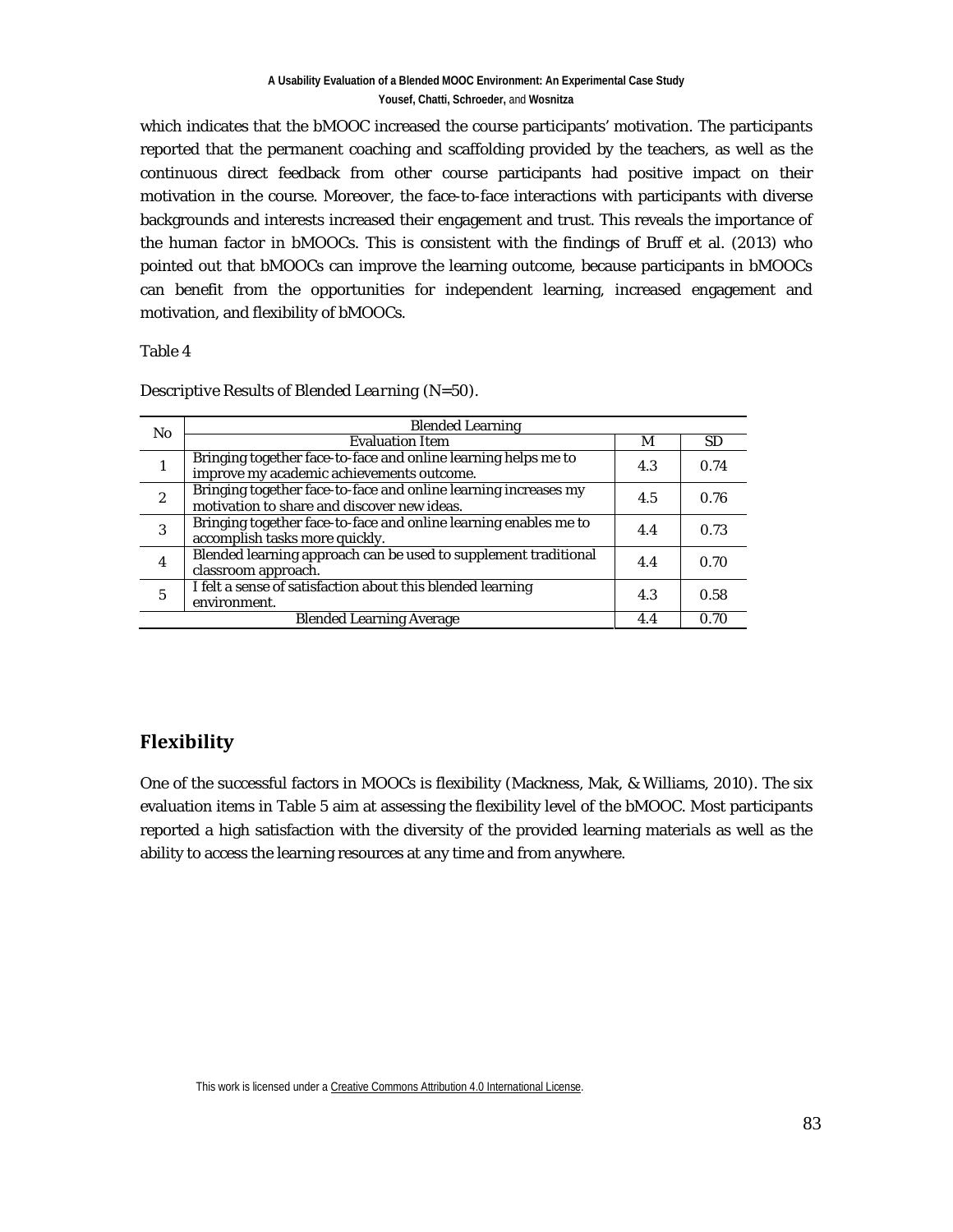| N <sub>0</sub>   | Flexibility                                                                               |     |           |
|------------------|-------------------------------------------------------------------------------------------|-----|-----------|
|                  | <b>Evaluation Item</b>                                                                    | М   | <b>SD</b> |
|                  | I can access the learning activities at any time convenient to me.                        | 4.4 | 0.63      |
| $\boldsymbol{2}$ | I can access to lectures and learning activities from anywhere.                           | 4.4 | 0.67      |
| 3                | The learning environment provides me a wide range of materials<br>that I can choose from. | 4.3 | 0.85      |
| 4                | I was able to access the learning materials without much difficulty.                      | 4.6 | 0.70      |
| $\overline{5}$   | The video mind-map content makes me want to explore the course<br>further.                | 4.2 | 0.62      |
| 6                | The learning environment allows me to focus on the learning<br>activities suitable to me. | 4.4 | 0.79      |
|                  | <b>Flexibility Average</b>                                                                | 4.4 | 0.71      |

*Descriptive Results of Flexibility Level (N=50)*

### **High Quality Content**

One of the most important factors to empower and engage learners around the world to participate in MOOCs is the quality of course content (Yousef et al., 2015). Shee and Wang (2008) pointed out that learners place great value on online courses where the content is well-organized, interactive, the presentation of the subject is clear, and in the right length. The six evaluation items in Table 6 aim at measuring the quality of the content in the provided bMOOC. The mean score in this category was 4.4.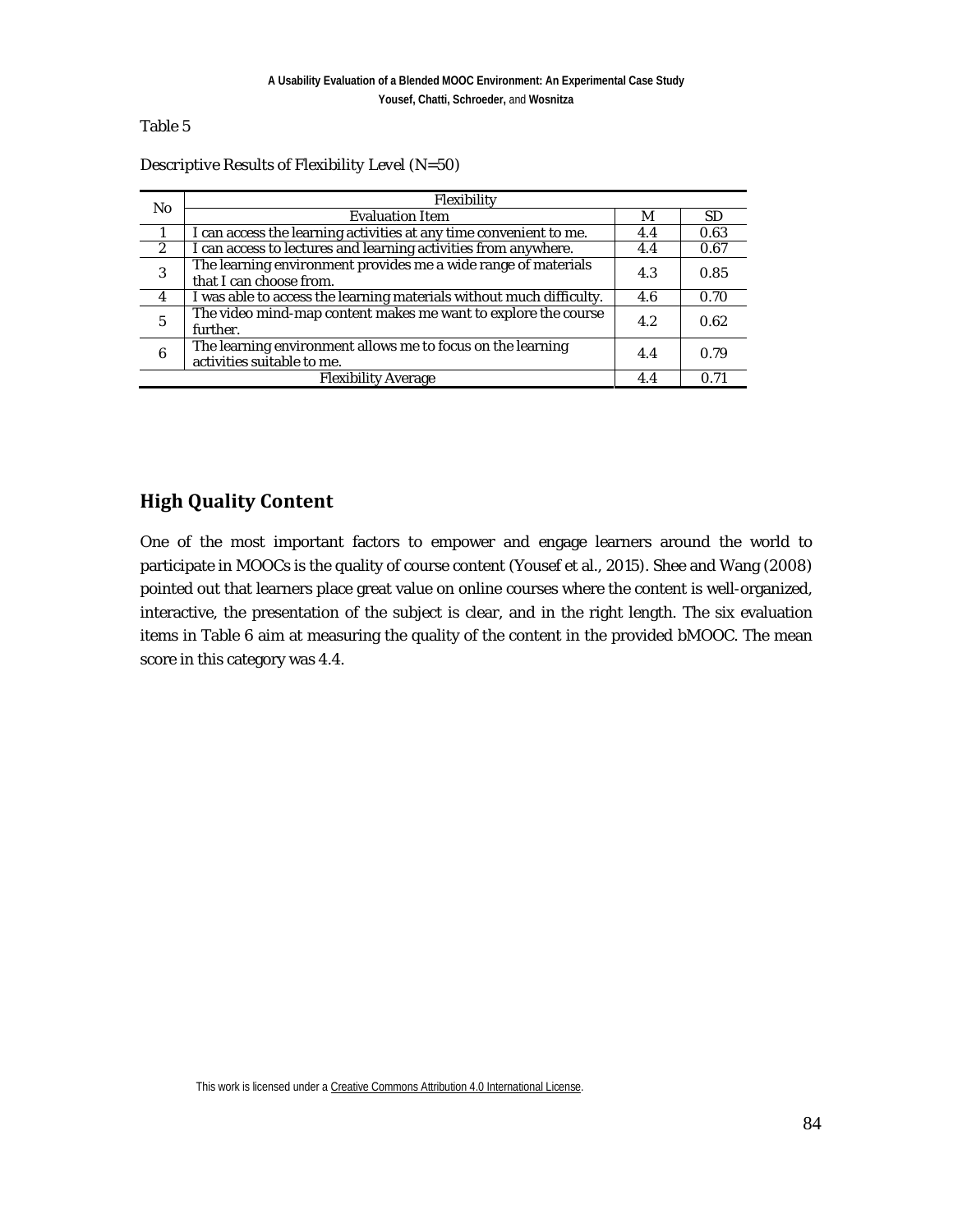| N <sub>0</sub>   | <b>High Quality Content</b>                                      |     |           |
|------------------|------------------------------------------------------------------|-----|-----------|
|                  | <b>Evaluation Item</b>                                           | M   | <b>SD</b> |
| 1                | The presentation of the subject content is clear.                | 4.4 | 0.74      |
| $\boldsymbol{2}$ | The video-map helps to structure the learning content.           | 4.5 | 0.71      |
| 3                | The interactive video annotations help to improve the quality of | 4.4 | 0.86      |
|                  | the learning content.                                            |     |           |
| $\overline{4}$   | The information that has been presented in the discussions helps | 4.4 | 0.86      |
|                  | me to better understand this course.                             |     |           |
| 5                | The feedback on my annotations helps me to reflect on the course | 4.3 | 0.93      |
|                  | content.                                                         |     |           |
| 6                | Browsing the bookmarked articles on each video-node helps me to  | 4.5 | 0.73      |
|                  | better understand the learning content.                          |     |           |
|                  | <b>High Quality Content Average</b>                              | 4.4 | 0.81      |

*Descriptive Results of High Quality Content (N=50).*

Most respondents agreed that the course materials and the user-generated content (e.g. mind maps, discussions, annotations, bookmarks) were very helpful to better understand the course concepts. In particular, browsing highly rated bookmarked articles on each video node and receiving comments and suggestions on the annotations helped to improve the quality of the course content.

### **Instructional Design and Learning Methodology**

Effective instructional design and learning methodology can make bMOOCs more attractive and motivating (Yousef et al., 2015). Table 7 illustrates the evaluation of the effectiveness of the instructional design and learning methodology used in this bMOOC. Respondents were generally positive regarding the well-defined objectives, the clear structure, the effective tools, and the teaching assistance offered to support the learning activities in this course. One unanticipated finding was that the tutor feedback on the assignments obtained a relatively low mean score of 4. Possible reasons for this might be the limited time of the teaching team and using only one type of assessment, namely teacher assessment. Indeed, the ability to evaluate a large number of learners in MOOCs is a highly challenging task. It is necessary to go beyond traditional teacher assessment methods and apply open assessment methods that fit better to the bMOOC environments characterized by openness, networking, and self-organization. These include peer-assessment, self-assessment, and e-assessment methods (Yousef et al., 2014b).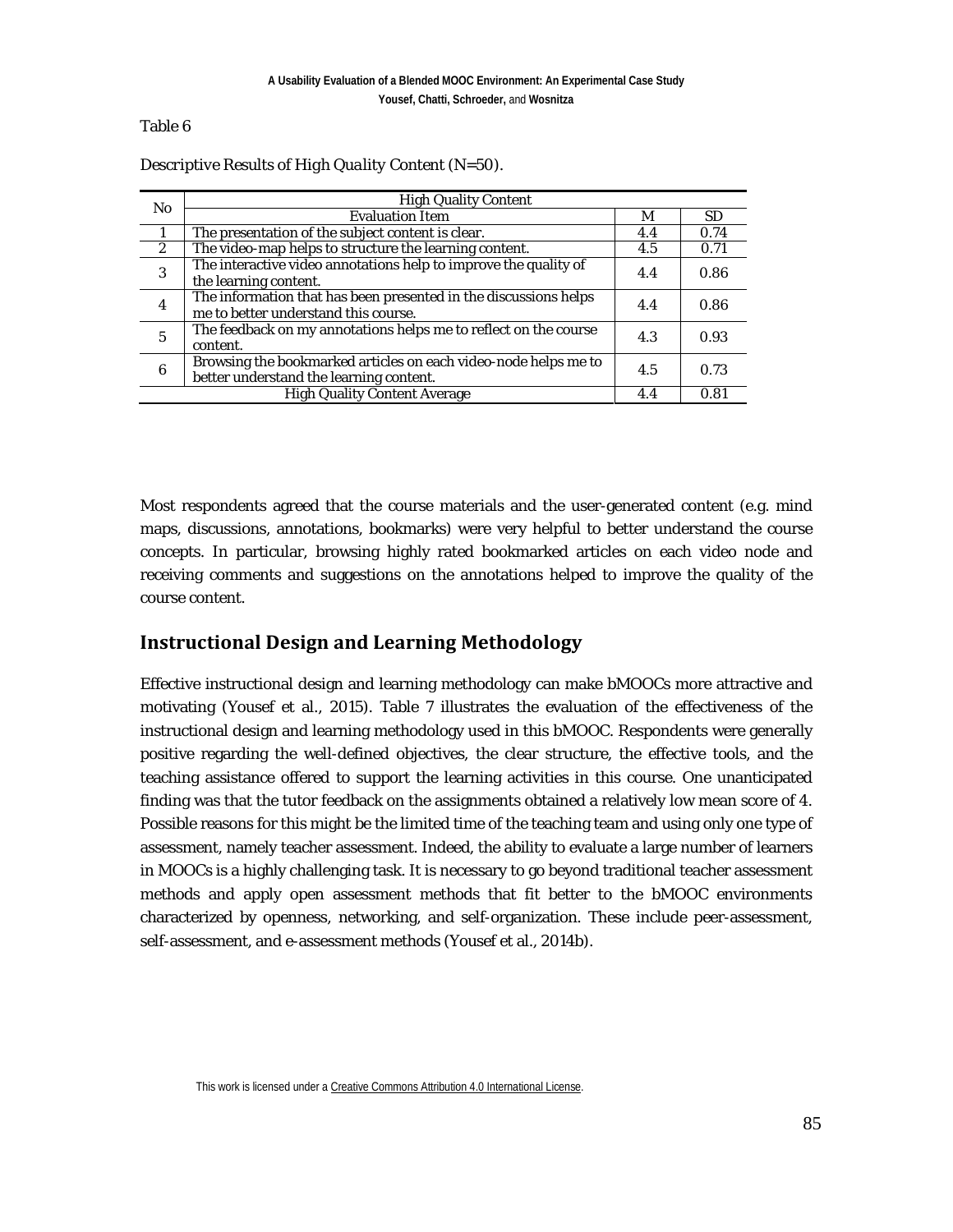| N <sub>0</sub> | <b>Instructional Design &amp; Learning Methodology</b>                            |     |           |
|----------------|-----------------------------------------------------------------------------------|-----|-----------|
|                | <b>Evaluation Item</b>                                                            | M   | <b>SD</b> |
|                | The learning objectives are clearly stated in each lecture.                       | 4.2 | 0.89      |
| $\overline{2}$ | The scope of the lecture is clearly stated.                                       | 4.4 | 0.84      |
| 3              | The structure of this course keeps me focused on what is to be<br>learned.        | 4.5 | 0.73      |
| 4              | I always know where I am in the course.                                           | 4.4 | 0.83      |
| $\overline{5}$ | The various tools in this learning environment are effective.                     | 4.4 | 0.64      |
| 6              | I have the possibility to ask my tutor what I do not understand.                  | 4.4 | 0.83      |
| 7              | The tutor responds promptly to my queries.                                        | 4.2 | 0.57      |
| 8              | I can approach the teaching team in this course when needed.                      | 4.6 | 0.54      |
| 9              | The assessment in this course enhances my learning process.                       | 4.3 | 0.53      |
| 10             | The tutor sends me comprehensive feedback on my assignment.                       | 4   | 0.95      |
| 11             | The grading criteria were clearly communicated at the beginning<br>of the course. | 4.3 | 0.73      |
|                | <b>Instructional Design &amp; Learning Methodology Average</b>                    | 4.3 | 0.73      |

*Descriptive Results of Instructional Design and Learning Methodology (N=50)*

### **Lifelong Learning**

Learning is no longer restricted to the formal higher education context. MOOCs are providing a disorganized and unstructured learning model for informal participants. This kind of learning tends to be experimental, spontaneous and free from rigid curricula. There is a wide agreement among MOOC providers and researchers that MOOCs open doors for new opportunities for lifelong learning outside the boundaries of formal educational institutions (Milligan & Littlejohn, 2014; Kizilcec, Piech, & Schneider, 2013; Kop et al., 2011). Several studies on the profile of MOOC participants found that the majority has a Bachelor or a Master degree and in most of the cases the MOOC is used for job (re)training and lifelong learning purposes (Christensen, Steinmetz, Alcorn, Bennett, Woods, & Emanuel, 2013; Kizilcec et al., 2013; Kop et al., 2011). This is quite different in bMOOCs, as the majority of participants take the MOOCs as part of a university credit-bearing course. In our study, only 30% of the course participants are lifelong learners tending to learn through this bMOOC for their personal or professional interest rather than obtaining an official academic degree. As shown in Table 8, most of the respondents agreed that the course helps them improve skills required for their future job as school teachers and opens new opportunities to advance their knowledge and expertise. This confirms the potential of the bMOOC to support lifelong learning activities. The findings of the current study are consistent with those of Milligan and Littlejohn (2014) who emphasize the important role of MOOCs for opening up, supporting and enabling professional learning, allowing opportunities to link formal and informal learning.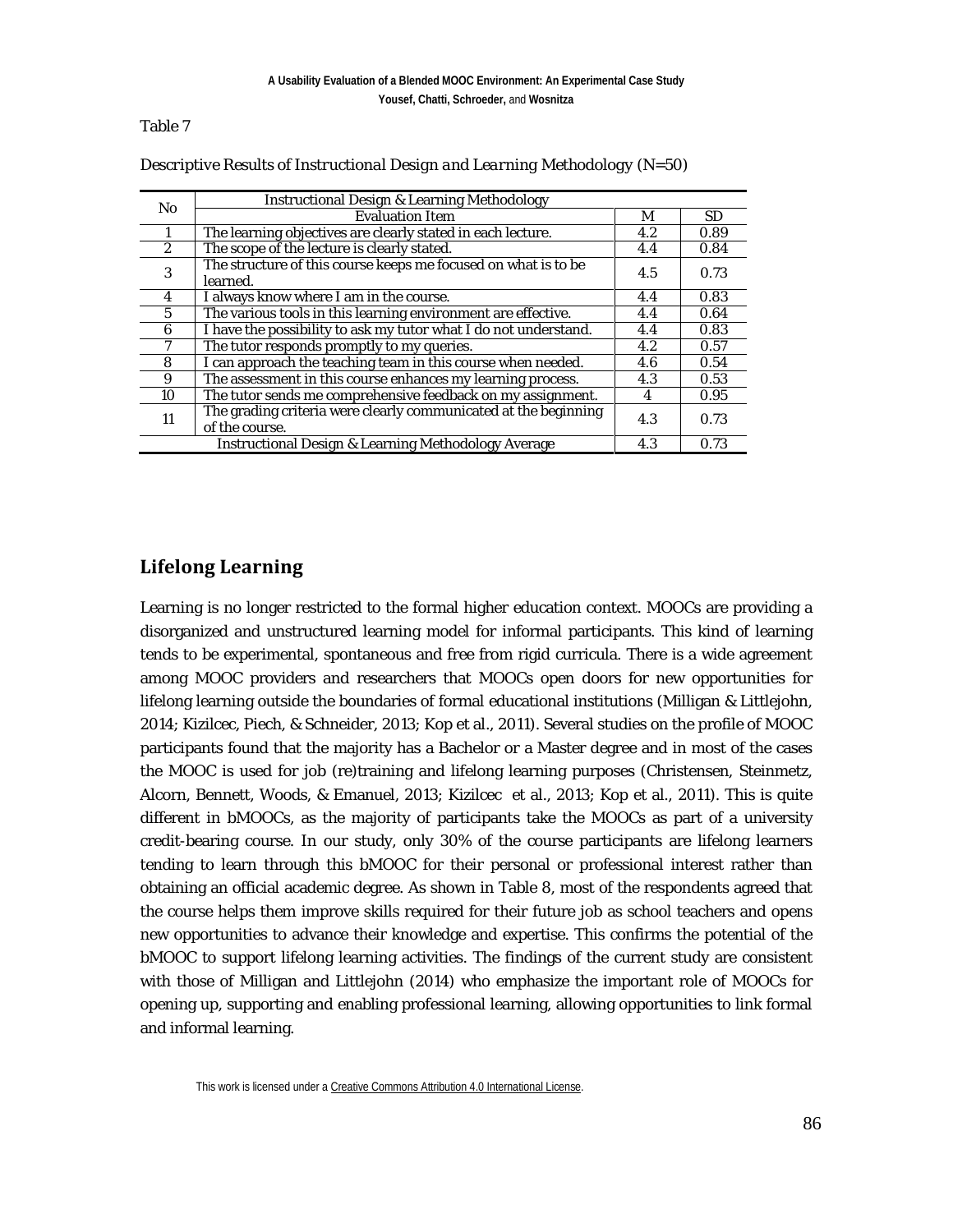| No.                              | <b>Lifelong Learning</b>                                                                      |     |           |
|----------------------------------|-----------------------------------------------------------------------------------------------|-----|-----------|
|                                  | <b>Evaluation Item</b>                                                                        | М   | <b>SD</b> |
| -                                | The course helps me to improve skills required for my (Future)<br>iob.                        | 4.6 | 0.69      |
| $\boldsymbol{2}$                 | The learning environment encourages me to invite participants<br>from outside the university. | 4.3 | 0.71      |
| 3                                | I will use this learning environment frequently for my<br>continuous learning in the future.  | 4.6 | 0.70      |
| 4                                | Courses are delivered at suitable time for professional<br>participants (workers).            | 4.3 | 0.80      |
| 5                                | The course content is also suitable for professional participants<br>(workers).               | 4.5 | 0.50      |
| 6                                | This learning environment opens new opportunities to advance<br>my knowledge and expertise.   | 4.4 | 0.73      |
| <b>Lifelong Learning Average</b> |                                                                                               | 4.5 | 0.69      |

*Descriptive Results of Lifelong Learning (N=50)*

### **Network Learning**

Network learning is important in open and distributed learning environments like bMOOCs (Chatti, Schroeder, Jarke, 2012). A set of seven items for the evaluation of the offered bMOOC in terms of collaborative and network learning are shown in Table 9.

Table 9

#### *Descriptive Results of Network Learning (N=50)*

| No.                             | <b>Network Learning</b>                                                                        |     |           |
|---------------------------------|------------------------------------------------------------------------------------------------|-----|-----------|
|                                 | <b>Evaluation Item</b>                                                                         | M   | <b>SD</b> |
| 1                               | I can interact with other students and the tutor synchronously<br>and asynchronously.          | 4.4 | 0.54      |
| $\boldsymbol{2}$                | I am allowed to create and manage my own group.                                                | 4.5 | 0.82      |
| 3                               | It is easy to work collaboratively with other students involved in<br>a group project.         | 4.4 | 0.74      |
| $\overline{4}$                  | The communication tools enhance my interaction and<br>collaboration with my course mates.      | 4.6 | 0.54      |
| $\overline{5}$                  | I was supported by positive attitude from my course mates.                                     | 4.4 | 0.86      |
| 6                               | I share what I have learned in this course with others outside of<br>the learning environment. | 4.4 | 0.73      |
| 7                               | The learning environment helps me receive support and<br>feedback from other participants.     | 4.4 | 0.88      |
| <b>Network Learning Average</b> |                                                                                                | 4.4 | 0.73      |

This work is licensed under [a Creative Commons Attribution 4.0 International License.](http://creativecommons.org/licenses/by/4.0/)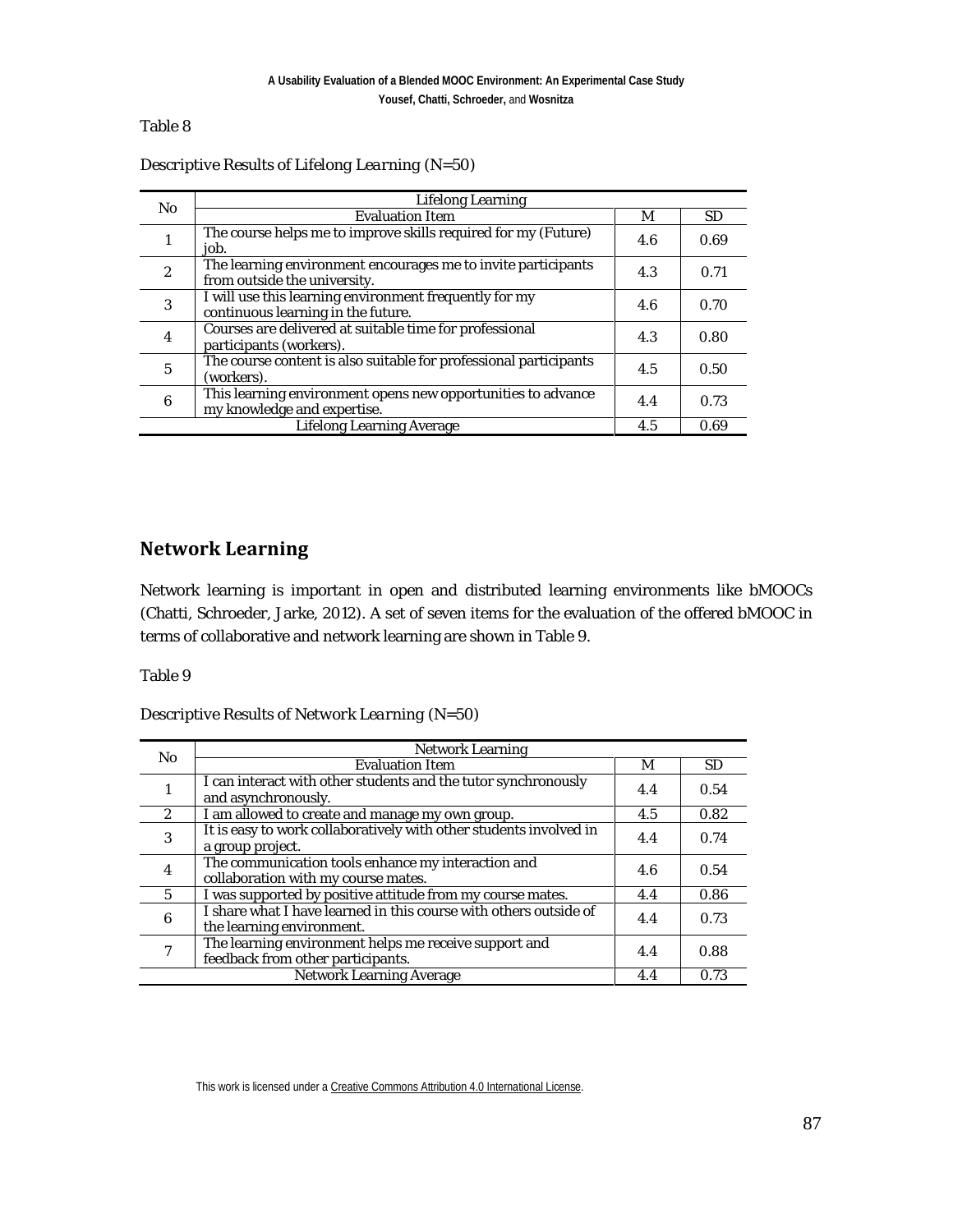In this category, the high mean average of 4.4 indicates the effectiveness of the bMOOC in supporting network learning. In fact, the participants agreed that the collaboration and communication possibilities offered in L2P-bMOOC (i.e. group workspaces, discussion forums, live chat, social bookmarking, and collaborative annotations) allowed them to share, discuss, exchange, and collaboratively construct knowledge as well as receiving feedback and support from peers.

### **Openness**

Openness is one of the characteristics in MOOCs. It refers to providing a learning experience to a vast number of participants around the globe regardless of their location, age, income, ideology, and level of education, without any entry requirements, or course fees to access high quality education. Openness also refers to providing open educational resources (OER) following the 4Rs, namely Reuse, Revise, Remix, and Redistribute (Peter & Deimann, 2013). Most of the MOOCs on the market are open for participants without any admission requirements and for free. They are, however, not open from a copyright perspective. For instance, Coursera does not permit users to reproduce, retransmit, distribute, or publish any material from its platform.

The offered bMOOC does not only enable participants to register for the course for free and without any academic requirements, but also enable them to reuse, revise, remix, and redistribute all course materials as seen fit. Table 10 shows the high satisfaction of the respondents with the level of openness in the bMOOC.

Table 10

*Descriptive Results of Openness (N=50)*

| N <sub>0</sub>          | <b>Openness</b>                                                                                 |     |           |
|-------------------------|-------------------------------------------------------------------------------------------------|-----|-----------|
|                         | <b>Evaluation Item</b>                                                                          | M   | <b>SD</b> |
|                         | I register for this course free of charge                                                       | 4.7 | 0.47      |
| 2                       | There were no academic requirements for registration.                                           | 4.5 | 0.99      |
| 3                       | The learning material is available for free download.                                           | 4.6 | 0.48      |
| 4                       | This learning environment enables me to adapt the learning<br>material to better meet my needs. | 4.6 | 0.72      |
| 5                       | I can reuse the learning materials from this course to produce<br>my final report assignment.   | 4.5 | 0.81      |
| <b>Openness Average</b> |                                                                                                 | 4.6 | 0.69      |

### **Self-Organized Learning**

One important goal of participation in MOOCs is self-organized learning. bMOOCs can provide a space for learners to be active participants in the learning process and to get mutual support (Chatti, 2010). Table 11 shows the results of ten evaluation items to examine how much the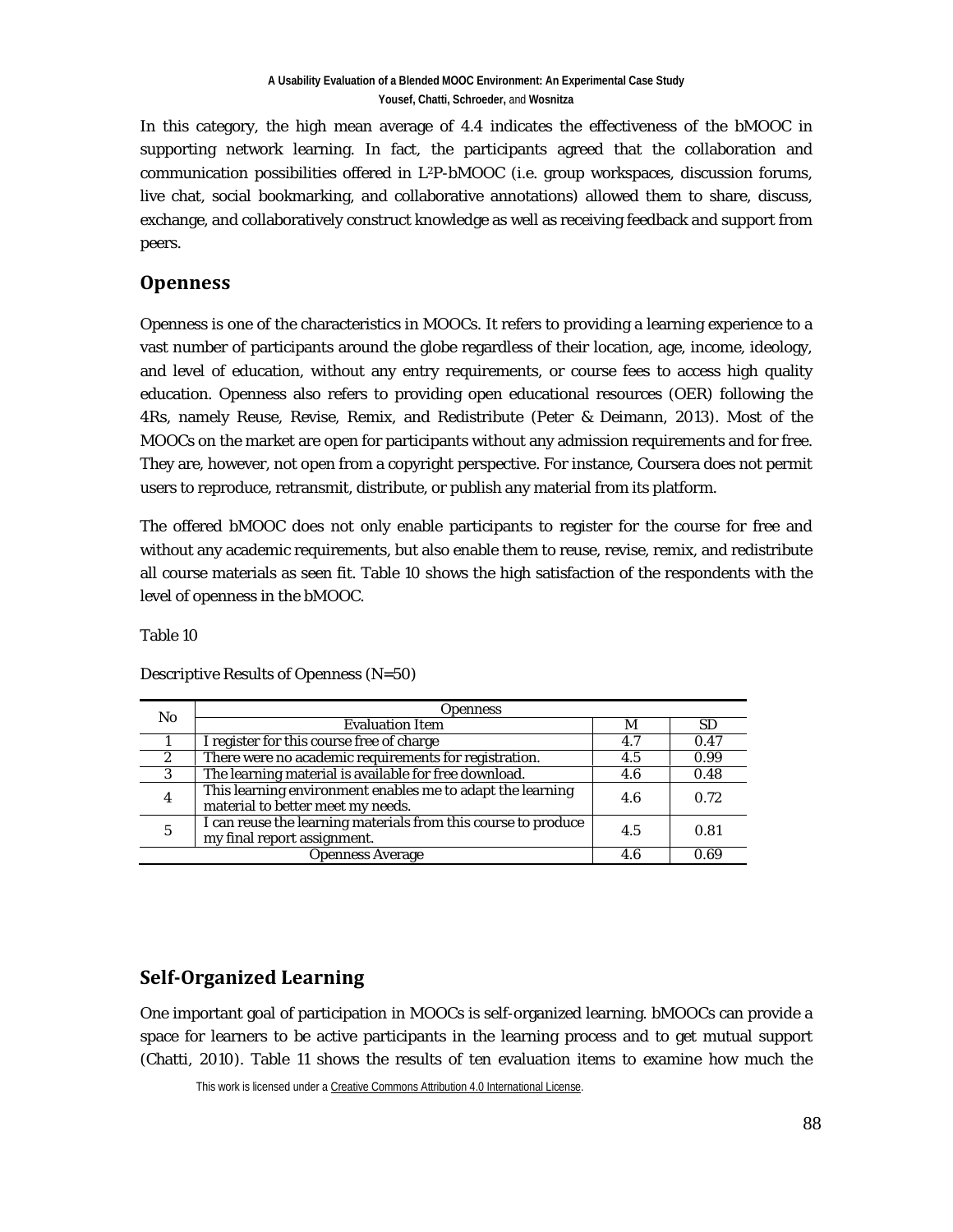bMOOC supports self-organized learning. The mean average was 4 which indicate that a majority agreed that the learning environment allowed them to be self-organized in their learning process. In particular, the participants reported that the representation of the lecture in a mind map view and the video clipping feature helped them to learn independently from teachers. The results further confirm that the learning environment encourages participants to work at their own pace to achieve their learning goals and keep them in control of their learning progress. Items 5 and 10 obtained the lowest mean score of 2.8 and 2.7, respectively. This shows that the participants had some difficulties in tracking and monitoring their learning activities and those of their peers. Further improvement should be done to address this important issue. This can be in the form of a learning analytics tool that enables to collect, visualize, and analyze the data from learning activities (e.g. comments, likes, newly added nodes) to support monitoring, awareness, selfreflection, and feedback (Chatti, Lukarov, Thüs, Muslim, Yousef, Wahid, Greven, Chakrabarti, & Schroeder, 2014).

Table 11

| N <sub>0</sub>                  | Self-Organized Learning                                                                                         |     |           |
|---------------------------------|-----------------------------------------------------------------------------------------------------------------|-----|-----------|
|                                 | <b>Evaluation Item</b>                                                                                          | М   | <b>SD</b> |
|                                 | I am allowed to create my own video mind-map.                                                                   | 4.3 | 0.81      |
| $\overline{c}$                  | I am allowed to work at my own pace to achieve my learning<br>objectives.                                       | 4.4 | 0.60      |
| 3                               | I decide how much I want to learn in a given time period.                                                       | 4.5 | 0.68      |
| 4                               | I decide when I want to learn.                                                                                  | 4.2 | 0.78      |
| 5                               | I am aware of the activities of my peers in the course.                                                         | 2.8 | 1.11      |
| 6                               | I have the possibility to ask other students what I do not<br>understand.                                       | 4.1 | 0.73      |
|                                 | I can organize my own learning activities.                                                                      | 4.4 | 0.64      |
| 8                               | I can learn independently from teachers.                                                                        | 4.3 | 0.69      |
| 9                               | I was in control of my progress as I moved through the<br>material.                                             | 4.4 | 0.73      |
| 10                              | I can easily keep tracking of all activities (i.e. comments, likes,<br>newly added nodes, etc.) in this course. | 2.7 | 1.33      |
| Self-Organized Learning Average |                                                                                                                 | 4   | 0.81      |

*Descriptive Results of Self-Organized Learning (N=50)*

## **Conclusion**

Massive Open Online Courses (MOOCs) present an emerging branch of online learning that is gaining interest in the Technology-Enhanced Learning (TEL) community. Despite their popularity, current MOOCs suffer from several limitations. These include following a teachercentered and centralized learning model, the lack of effective assessment and feedback, the lack of interactivity between learners and the video content, the diversity of MOOC participants, and the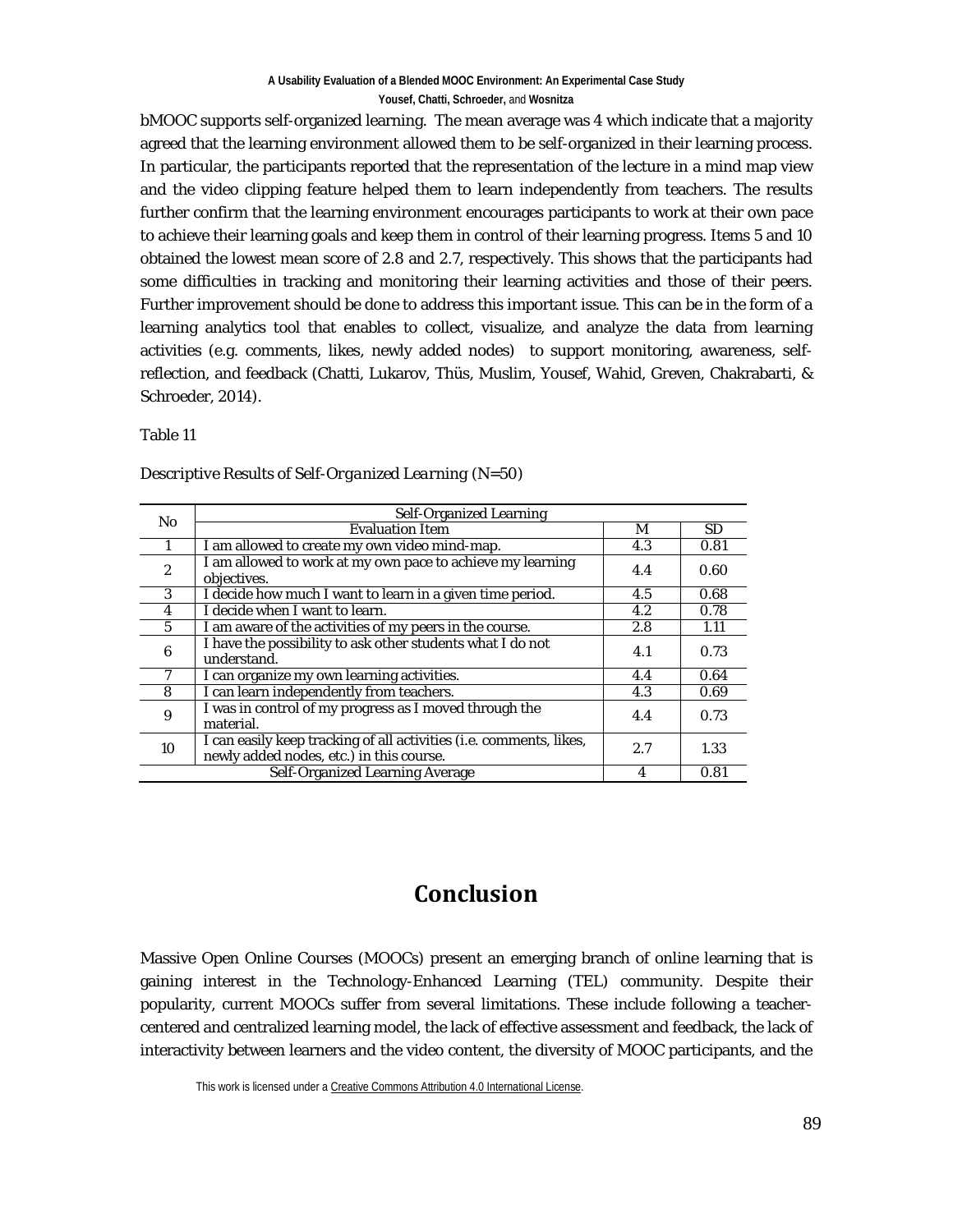absence of face-to-face interaction. In this paper, we argued that the blended MOOC (bMOOC) model has the potential to address these issues. The purpose of the current study was to design, implement, and evaluate a bMOOC course on "Teaching Methodologies" at Fayoum University, Egypt in cooperation with RWTH Aachen University, Germany, provided using the bMOOC platform L2P-bMOOC. In order to gauge the usability and effectiveness of the course, we employed an evaluation approach based on Conole's 12 dimensions rubrics, ISONORM 9241/110- S as a general usability evaluation, and a custom effectiveness questionnaire reflecting the different MOOC stakeholder perspectives. The results of the study revealed a general satisfaction with the bMOOC in terms of usability and effectiveness. There was a wide agreement among the participants that offered bMOOC can address the limitations of MOOCs outlined above. The study, however, shows that it is crucial to investigate learning analytics techniques to foster monitoring, awareness, self-reflection, and feedback in bMOOC environments as well as to develop new assessment methods, such as peer-assessment, self-assessment, and e-assessment that reflect the open and massive nature of MOOCs.

## **Acknowledgments**

The authors wish to thank Dr. Abeer El-Sayed Mohamad Abo Zaid, Fayoum University, for providing the video lectures of this course. We also thank Dr. Amal Goma Abdul-Fatah and Dr. Ahmed Ramadan Saad Ahmed Khatiry for their technical assistance in this course.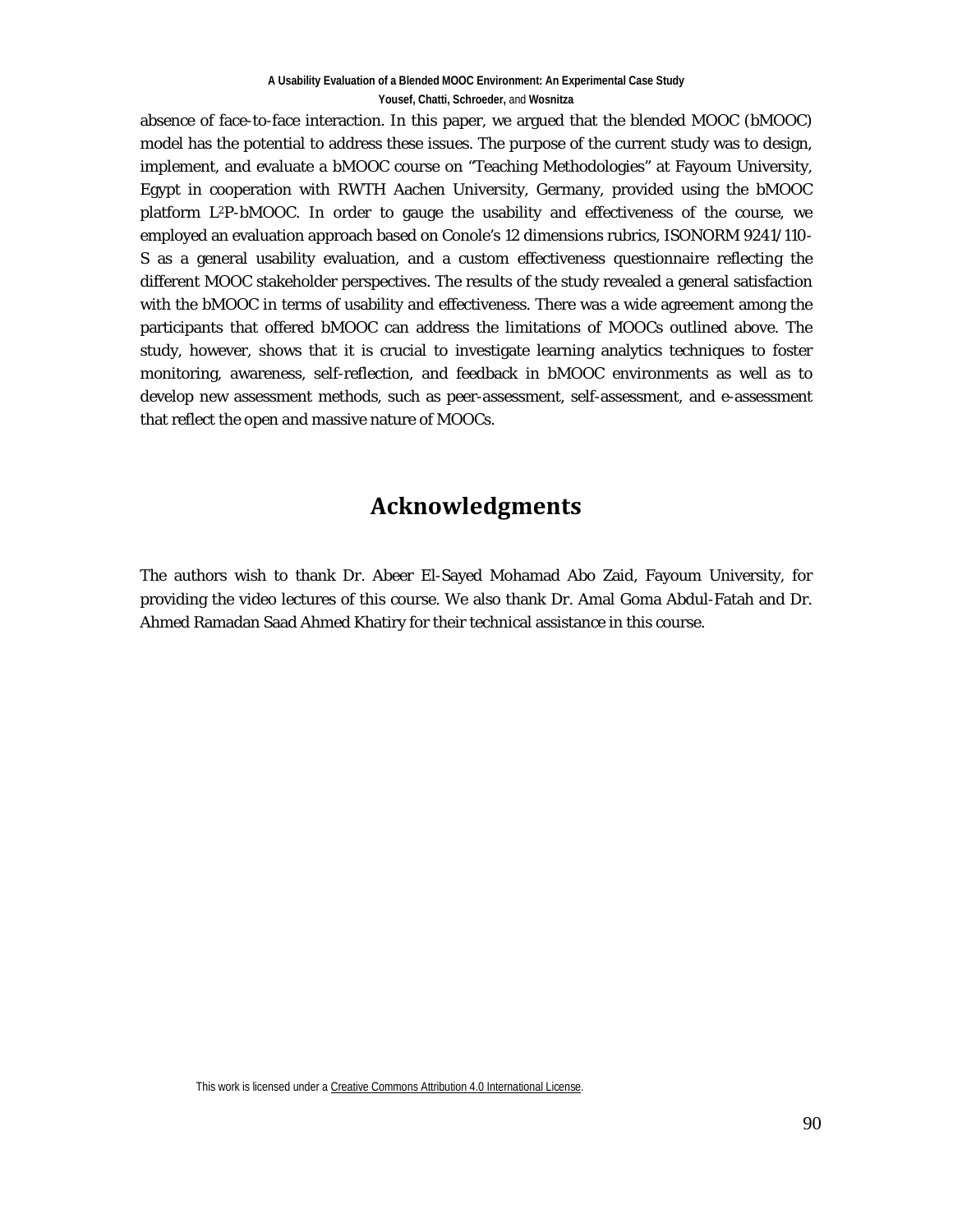### **References**

- Bruff, D. O., Fisher, D. H., McEwen, K. E., & Smith, B. E. (2013). Wrapping a MOOC: Student perceptions of an experiment in blended learning. *MERLOT Journal of Online Learning and Teaching*, *9*(2), 187-199.
- Chang, V. (1999). Evaluating the effectiveness of online learning using a new web based learning instrument. In *Proceedings Western Australian Institute for Educational Research Forum*.
- Chatti, M. A. (2010). *Personalization in Technology Enhanced Learning: A Social Software Perspective* (Doctoral Dissertation), RWTH Aachen University, Shaker Verlag.
- Chatti, M. A., Lukarov, V., Thüs, H., Muslim, A., Yousef, A. M. F., Wahid, U., Greven, C., Chakrabarti, A., Schroeder, U. (2014). Learning Analytics: Challenges and Future Research Directions. *eleed*, *Iss. 10.* (urn:nbn:de:0009-5-40350).
- Chatti, M. A., Schroeder, U., & Jarke, M. (2012). LaaN: convergence of knowledge management and technology-enhanced learning. *Learning Technologies, IEEE Transactions on*, 5(2), 177-189.
- Christensen, G., Steinmetz, A., Alcorn, B., Bennett, A., Woods, D., & Emanuel, E. J. (2013). The MOOC phenomenon: who takes massive open online courses and why? *University of Pennsylvania, nd Web*, *6*.
- Conole, G. (2013). MOOCs as disruptive technologies: Strategies for enhancing the learner experience and quality of MOOCs. *Revista de Educación a Distancia*, *39*, 1-17.
- Daniel, J. (2012). Making sense of MOOCs: Musings in a maze of myth, paradox and possibility. *Journal of Interactive Media in Education*, *3*.
- Fini, A. (2009). The technological dimension of a massive open online course: The case of the CCK08 course tools. *The International Review of Research in Open and Distance Learning*, *10*(5).
- Ghadiri, K., Qayoumi, M. H., Junn, E., Hsu, P., & Sujitparapitaya, S. (2013). The transformative potential of blended learning using MIT edX's 6.002 x online MOOC content combined with student team-based learning in class. *Environment*, *8*, 14.
- Grünewald, F., Meinel, C., Totschnig, M., & Willems, C. (2013). Designing MOOCs for the Support of Multiple Learning Styles. In *Scaling up Learning for Sustained Impact* (pp. 371-382). Springer Berlin Heidelberg.

This work is licensed under [a Creative Commons Attribution 4.0 International License.](http://creativecommons.org/licenses/by/4.0/)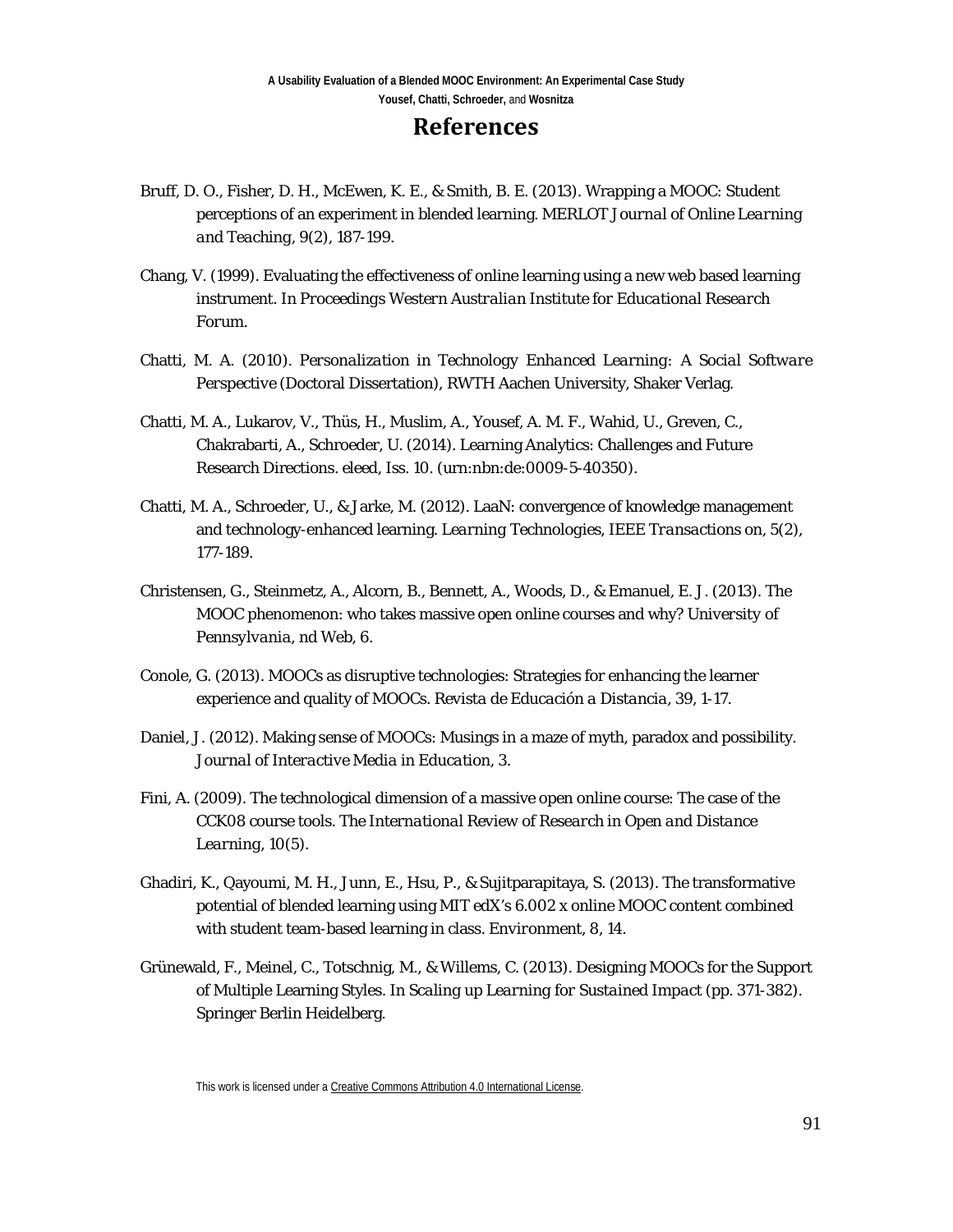- Hill, P. (2013). Some validation of MOOC student patterns graphic. From <http://mfeldstein.com/validation-mooc-student-patterns-graphic/>
- Hollands, F. M. & Tirthali, D. (May, 2014). *MOOCs: Expectations and reality. Full report.* Center for Benefit-Cost Studies of Education, Teachers College Columbia University. Retrieved from [http://cbcse.org/wordpress/wp](http://cbcse.org/wordpress/wp-content/uploads/2014/05/MOOCs_Expectations_and_Reality.pdf)[content/uploads/2014/05/MOOCs\\_Expectations\\_and\\_Reality.pdf](http://cbcse.org/wordpress/wp-content/uploads/2014/05/MOOCs_Expectations_and_Reality.pdf)
- Kizilcec, R. F., Piech, C., & Schneider, E. (2013). Deconstructing disengagement: Analyzing learner subpopulations in massive open online courses. In *Proceedings of the third international conference on learning analytics and knowledge* (pp. 170-179). ACM.
- Kop, R., Fournier, H., & Mak, J. S. F. (2011). A pedagogy of abundance or a pedagogy to support human beings? Participant support on massive open online courses. *The International Review of Research in Open and Distance Learning*, *12*(7), 74-93.
- Liyanagunawardena, T. R., Adams, A. A., & Williams, S. A. (2013). MOOCs: A systematic study of the published literature 2008-2012. *The International Review of Research in Open and Distance Learning*, *14*(3), 202-227.
- Mackness, J., Mak, S., & Williams, R. (2010). The ideals and reality of participating in a MOOC. In *Proc. 7th International Conference on Networked Learning*, 2010, 266-274.
- McAuley, A., Stewart, B., Siemens, G., & Cormier, D. (2010). The MOOC model for digital practice. Technical Report. Retrieved October 2014 from [http://www.elearnspace.org/Articles/MOOC\\_Final.pdf.](http://www.elearnspace.org/Articles/MOOC_Final.pdf)
- Milligan, C., & Littlejohn, A. (2014). Supporting professional learning in a massive open online course. *The International Review of Research in Open and Distance Learning*, *15*(5).
- Ostashewski, N., & Reid, D. (2012). Delivering a MOOC using a social networking site: The SMOOC Design model. In *Proc*. *IADIS International Conference on Internet Technologies & Society*, (2012), 217-220.
- Peter, S., & Deimann, M. (2013). On the role of openness in education: A historical reconstruction. *Open Praxis*, *5*(1), 7-14.
- Prümper, J. (1997). Der Benutzungsfragebogen ISONORM 9241/10: Ergebnisse zur Reliabilität und Validität. In *Software-Ergonomie'97* (pp. 253-262). Vieweg+ Teubner Verlag.
- Schulmeister, R. (2014). The position of xMOOCs in educational systems. *eleed, Iss. 10*. [\(urn:nbn:de:0009-5-40743\)](http://nbn-resolving.de/urn:nbn:de:0009-5-40743)

This work is licensed under [a Creative Commons Attribution 4.0 International License.](http://creativecommons.org/licenses/by/4.0/)